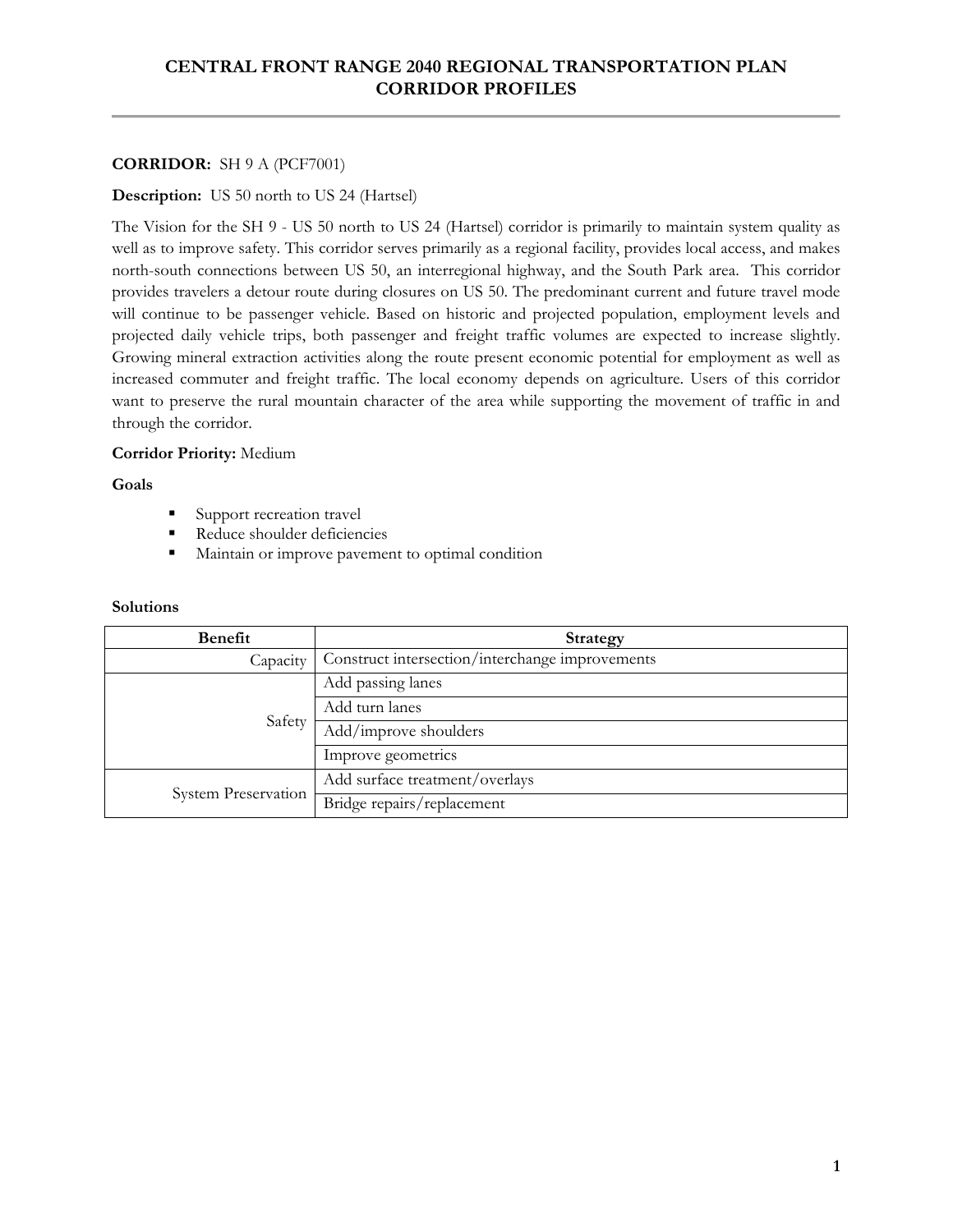# **CORRIDOR:** SH 9 B (PCF7002)

## **Description:** US 24 (Hartsel) north to Breckenridge

The Vision for the SH 9 - US 24 (Hartsel) north to Breckenridge corridor is primarily to improve safety as well as maintain system quality. This corridor connects to places outside the region and makes north-south connections via Hoosier Pass. This is an important commuter route for workers in the ski industry. Severe winter weather is a factor in mobility and maintenance issues. Existing and future travel modes include passenger vehicle, bus service, bicycles and pedestrians, and Transportation Demand Management (telecommuting and carpooling). The transportation system in the area serves towns, cities, and destinations within the corridor, but also provides a link from the Front Range to the central mountain recreation areas in Summit County and along the I-70 corridor. The route serves as a reliever to the often congested or weatherbound I-70. Based on historic and projected population and employment levels, passenger traffic volumes are expected to increase while freight volume will remain constant. Communities and travelers in the corridor value transportation choices and connections to other areas. Tourism is the predominant economic activity in the area. Users of this corridor want to preserve the mountain character of the area while supporting the movement of tourists and commuters in and through the corridor.

## **Corridor Priority:** High

**Goals** 

- Increase travel reliability and improve mobility through safety improvements
- Support commuter travel
- Support recreation travel
- **Provide information to traveling public**

| <b>Benefit</b>             | <b>Strategy</b>                                                   |
|----------------------------|-------------------------------------------------------------------|
| Bicycle & Pedestrian       | Provide bicycle/pedestrian facilities                             |
| Capacity                   | Add roadway pullouts for breakdowns, buses and slow vehicles      |
|                            | Promote carpooling and vanpooling                                 |
| Environment                | Add drainage improvements                                         |
| Operations                 | Improve ITS incident response, traveler info & traffic management |
|                            | Promote use and maintenance of variable message signs             |
| Safety                     | Construct auxiliary lanes (passing, turn, accel/decel)            |
|                            | Add/improve shoulders                                             |
|                            | Improve visibility/sight lines                                    |
| <b>System Preservation</b> | Add surface treatment/overlays                                    |
| Transit                    | <sup>1</sup> Provide and expand transit services                  |

#### **Solutions**

 $\overline{a}$ 

<sup>&</sup>lt;sup>1</sup> As indicated in the CFR Regional Coordinated Transit and Human Services Plan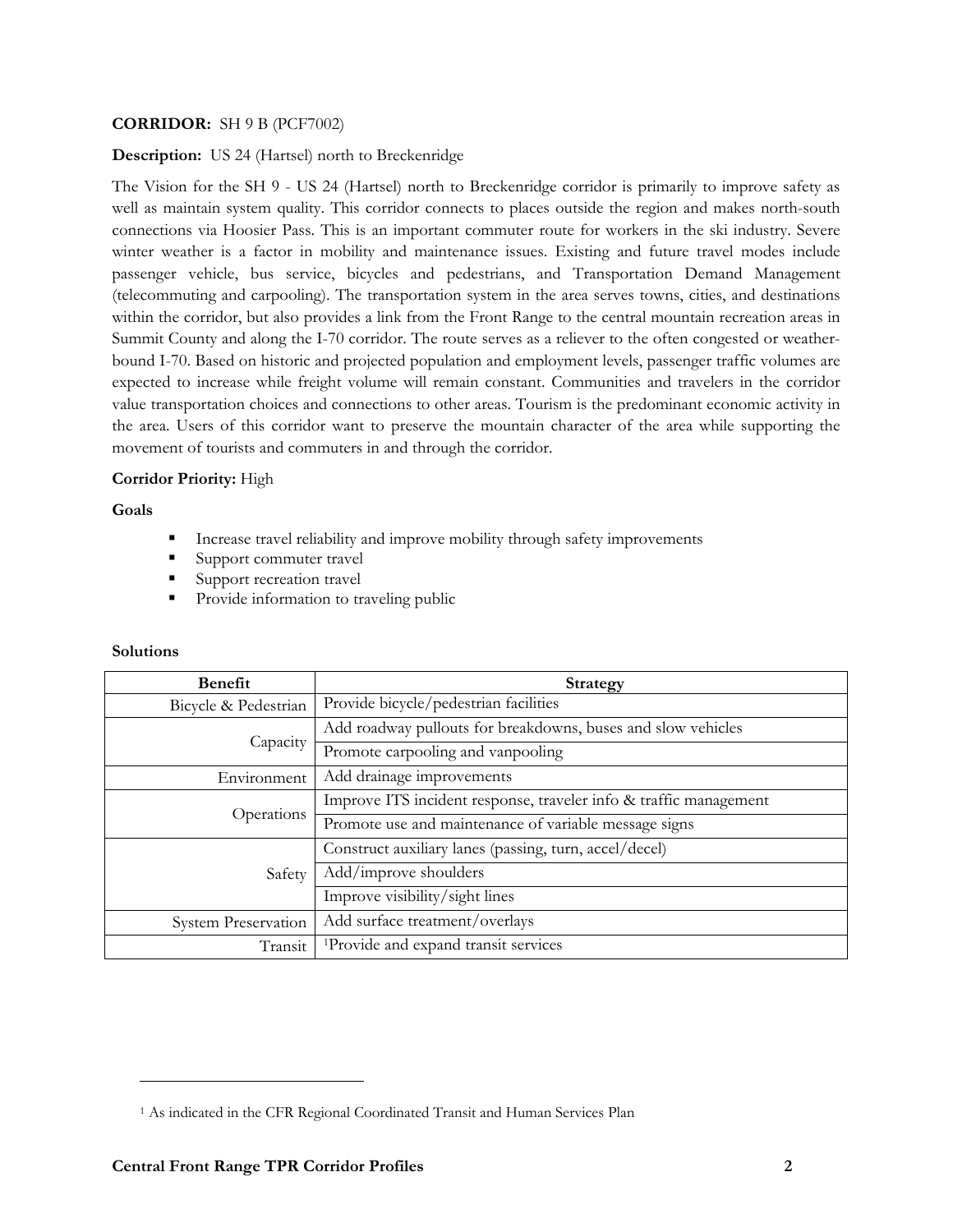# **CORRIDOR:** US 24 A (i) (PCF7003)

# **Description:** Trout Creek Pass east to Lake George

The Vision for the US 24 - Trout Creek Pass east to Lake George corridor is primarily to maintain system quality as well as to improve safety and to increase mobility. This corridor serves primarily to connect to places outside the region, making east-west connections between the upper Arkansas River and South Park areas. While current traffic volumes do not indicate capacity improvements, future volumes may make capacity increases necessary. Currently, the corridor segment has two distinct sets of operating characteristics:

- The western portion of the segment, Trout Creek Pass, currently has significant periodic congestion as well as on-going safety concerns on the winding, steep road, and
- The South Park and Wilkerson Pass area currently shows little congestion, but will benefit from the construction of non-capacity improvements.

This corridor has developed into an alternative route from the Front Range to recreation communities in the central mountain area. The route serves as a reliever to the often congested or weather-bound I-70. Future travel modes include passenger vehicle, truck freight, bicycles and pedestrians. Based on historic and projected population and employment levels, as well as projected travel demand, both passenger and freight traffic volumes are expected to increase significantly. The segment provides a critical link between the developing US 285 freight corridor from New Mexico to Denver and Colorado Springs. The corridor provides incident relief to I-70 as well as an alternative for Front Range residents seeking access to mountain recreation opportunities. The communities along the corridor value connections to other areas and safety. They depend on tourism and, to some extent agricultural activity, for an economic base in the area. Users of this corridor want to preserve the mountain character of the area while supporting the movement of tourists in and through the corridor.

#### **Corridor Priority:** Low

#### **Goals**

- Maintain statewide transportation connections
- **Eliminate shoulder deficiencies**
- Support recreation travel
- Provide for bicycle/pedestrian travel
- Implement Traffic Management Plans

| <b>Benefit</b> | <b>Strategy</b>                                                   |
|----------------|-------------------------------------------------------------------|
| Capacity       | Add roadway pullouts for breakdowns, buses and slow vehicles      |
|                | Construct intersection/interchange improvements                   |
| Operations     | Improve ITS incident response, traveler info & traffic management |
|                | Post informational signs                                          |
| Safety         | Add rest areas                                                    |
|                | Add/improve shoulders                                             |
|                | Improve hot spots                                                 |
|                | Add passing lanes                                                 |
|                | Add turn lanes                                                    |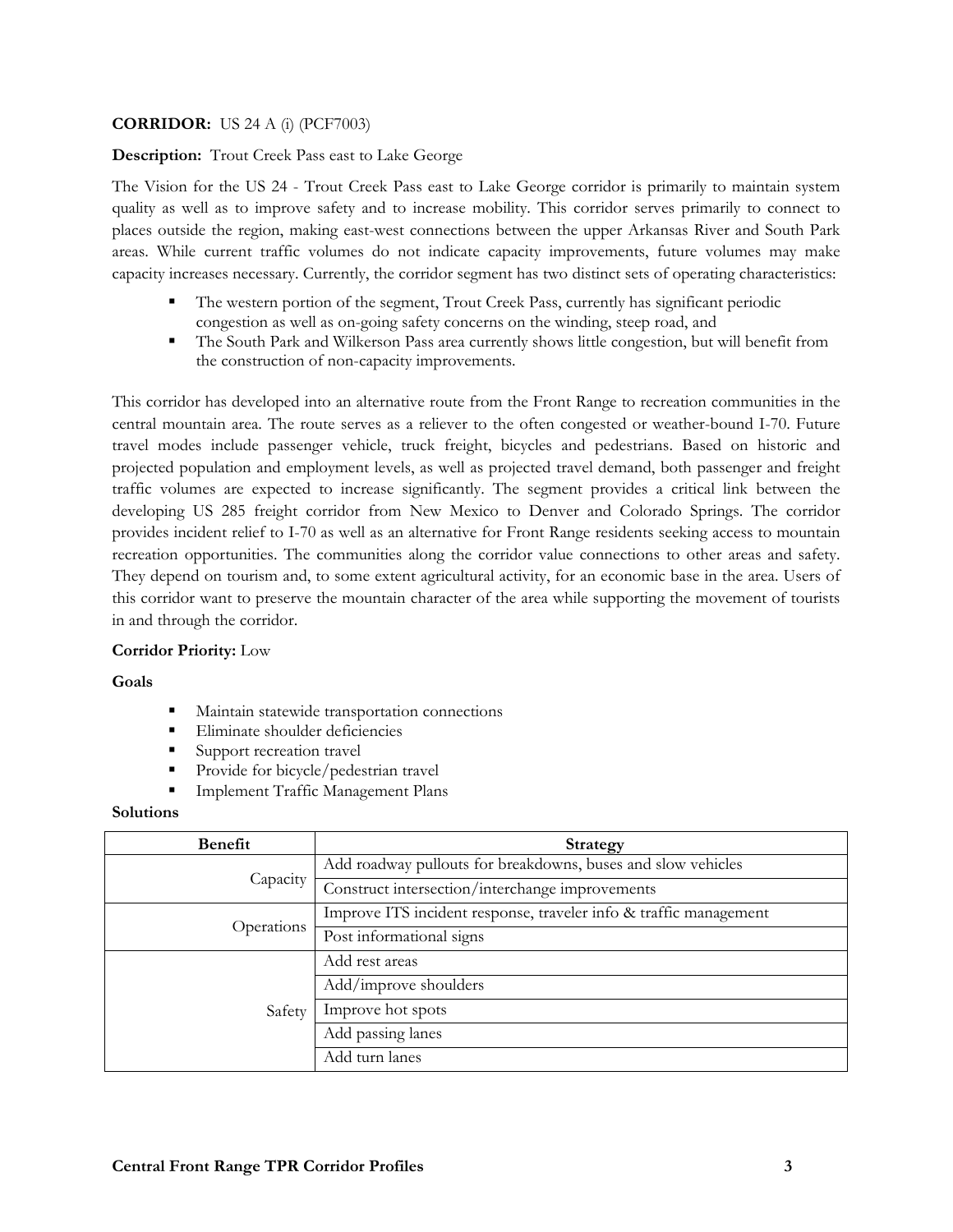### **CORRIDOR:** US 24 A (ii) (PCF7004)

#### **Description:** Lake George east to SH 67 (Woodland Park)

The Vision for the US 24 – Lake George east to SH 67 (Woodland Park) corridor is primarily to increase mobility, improving safety and maintaining system quality. This corridor serves as a multi-modal National Highway System facility (from Divide to Woodland Park), provides commuter access, and makes east-west connections within the mountainous region west of Colorado Springs. It is a primary connector to corridors serving the gaming community of Cripple Creek. Current and future travel modes include passenger vehicle, bus service, truck freight, bicycles, pedestrians and Transportation Demand Management (telecommuting and carpooling). The transportation system in the area serves towns, cities, and destinations within the corridor as well as destinations outside of the corridor. Based on historic and projected population and employment levels, both passenger and freight traffic volumes are expected to increase to near urban levels. The corridor serves as a major long distance commuting route between mountain communities and employment or service centers in Colorado Springs. While recent capacity increases have alleviated congestion on the eastern portion of the segment for now, sustained future growth will necessitate on-going upgrades to the highway, public transportation, and non-motorized transportation. The route serves as a reliever to the often congested or weather-bound I-70 and as a detour route for US 50. The communities along the corridor value high levels of mobility, transportation choices, connections to other areas, and safety. They depend on tourism and gaming for economic activity in the area. Users of this corridor want to preserve the mountain character of the area while supporting the movement of tourists and commuters in and through the corridor.

#### **Corridor Priority:** Medium

#### **Goals**

- Increase travel reliability and improve mobility
- Reduce traffic congestion and improve traffic flow
- Support commuter travel
- Support recreation travel

| Benefit              | <b>Strategy</b>                                              |
|----------------------|--------------------------------------------------------------|
| Bicycle & Pedestrian | Provide bicycle/pedestrian facilities                        |
| Capacity             | Construct intersection/interchange improvements              |
| Operations           | Promote use and maintenance of variable message signs        |
| Safety               | Add traffic signals                                          |
|                      | Add/improve shoulders                                        |
|                      | Consolidate & limit access & develop access management plans |
|                      | Construct auxiliary lanes (passing, turn, accel/decel)       |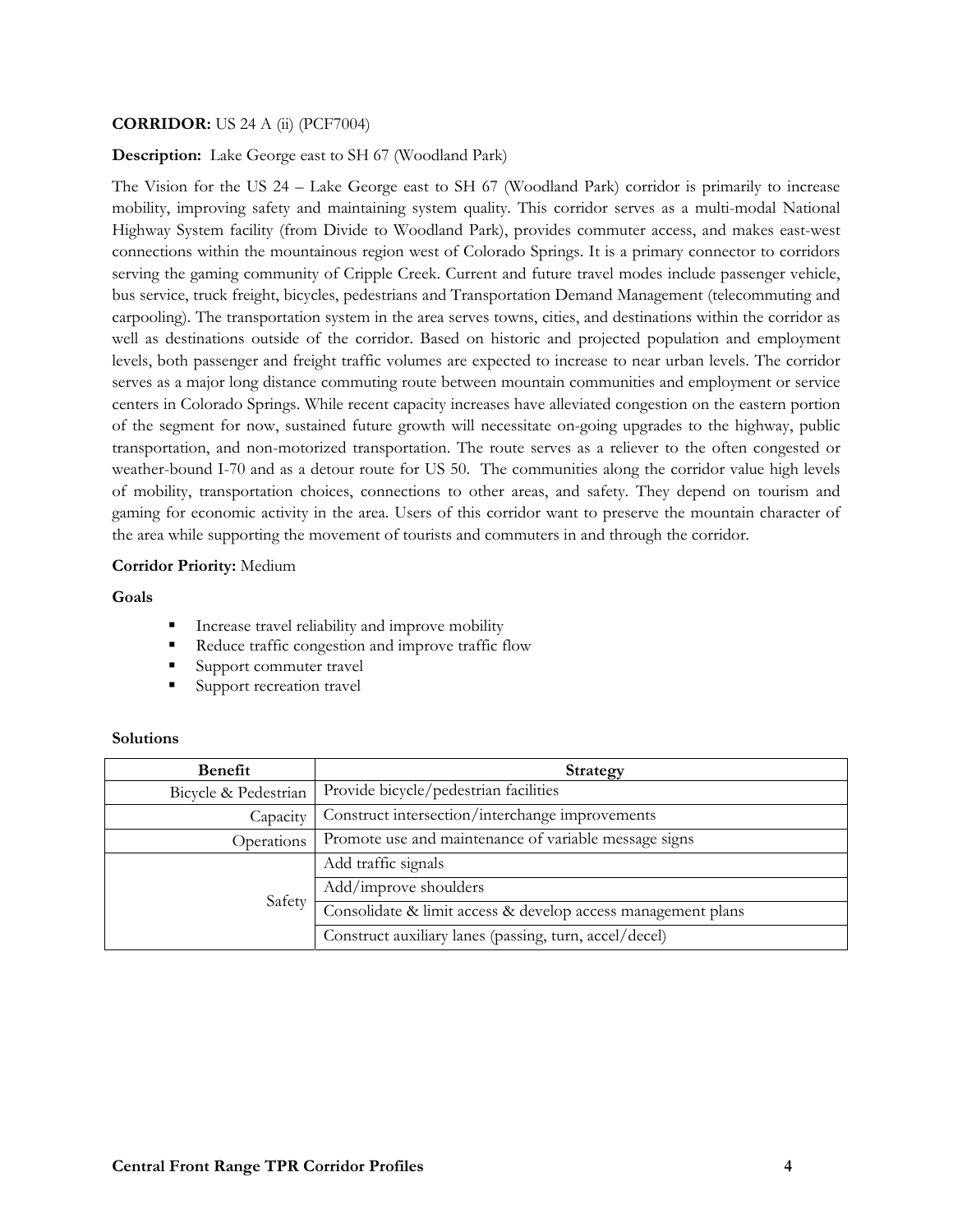# **CORRIDOR:** US 24 G (PCF7005)

#### **Description:** Elbert Rd. east to I-70 (Limon)

The Vision for the US 24 - Peyton east to I-70 (Limon) corridor is to increase mobility as well as to improve safety and maintain system quality. This corridor serves as a multimodal National Highway System facility, connects to places outside the region, and makes east-west connections from the plains east of Colorado Springs. It is a link to the Ports to Plains Corridor on US 287 and to I-70 from Colorado Springs. Future travel modes include passenger vehicle, truck freight, aviation, bicycles and pedestrians, and Transportation Demand Management (telecommuting and carpooling). The transportation system in the area serves towns, cities, and destinations within the corridor as well as destinations outside of the corridor. Based on historic and projected population and employment levels, both passenger and freight traffic volumes are expected to increase. Many local roads serve as high volume collectors and feed traffic to the primary highway corridor. Increasing bicycle traffic poses safety and mobility concerns. The communities along the corridor value high levels of mobility, transportation choices, connections to other areas, and safety. The vision includes providing a safe and efficient airport that maximizes existing investment while also meeting the current and future needs of the traveling public. Local communities depend on agriculture and, to some extent, commercial activity for economic activity. However, its primary uses are as a commuter route, for long distance travel, and for freight movement. Users of this corridor want to preserve the rural character of the area while supporting the movement of commuters and freight in and through the corridor.

#### **Corridor Priority:** High

#### **Goals**

- Support commuter travel and accommodate growth in freight transport
- **Expand transit usage**
- Provide for bicycle/pedestrian travel
- Provide information to traveling public
- Ensure that airport facilities are maintained in a safe operating condition while at the same time are adequate to meet the existing and projected demands
- Complete Safety Study/PEL

| <b>Benefit</b>       | <b>Strategy</b>                                                   |
|----------------------|-------------------------------------------------------------------|
| Aviation             | Meet airport facility objectives in Airport System Plan           |
| Bicycle & Pedestrian | Provide bicycle/pedestrian facilities                             |
|                      | Construct intersection/interchange improvements                   |
| Capacity             | Promote carpooling and vanpooling                                 |
| Freight              | Super 2 construction                                              |
| Operations           | Improve ITS incident response, traveler info & traffic management |
| Safety               | Add passing lanes                                                 |
|                      | Add turn lanes                                                    |
|                      | Consolidate & limit access & develop access management plans      |
| System Preservation  | Bridge repairs/replacement                                        |
|                      | Add surface treatment/overlays                                    |
| Transit              | Construct and maintain park and ride facilities                   |
|                      | Provide and expand transit bus services                           |
|                      | Provide inter-modal connections                                   |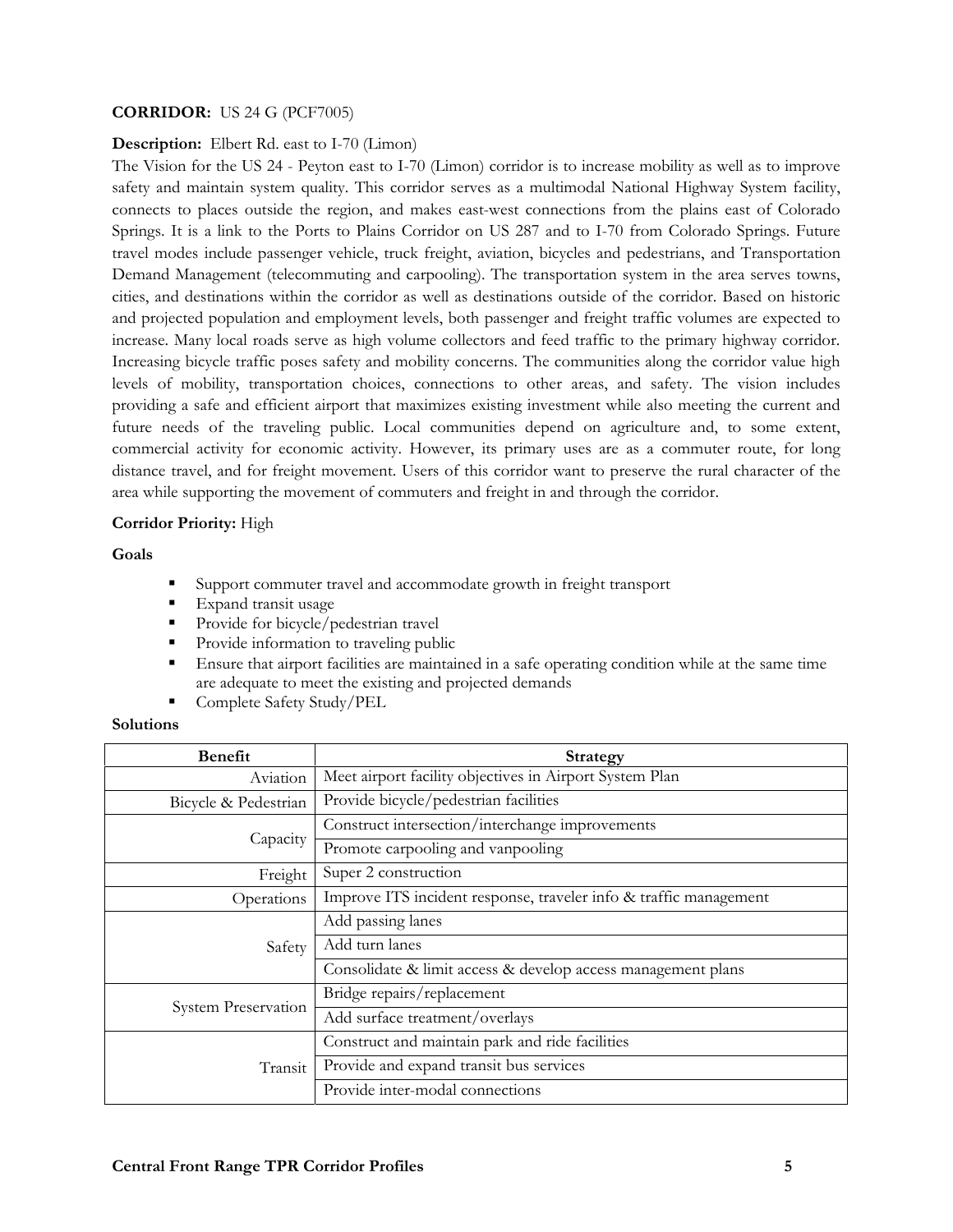### **CORRIDOR:** US 50 A (i) (PCF7006)

**Description:** East of Salida east to SH 115 (Cañon City)

The Vision for the US 50 – East of Salida east to SH 115 (Cañon City) corridor is primarily to improve safety and to maintain system quality, but includes mobility in terms of public transportation and pedestrian improvements. This corridor serves as a multimodal National Highway System facility connecting to places outside the region. It serves as the major arterial in Cañon City and makes east-west connections within the central mountains area. This corridor has developed as a southern alternative to I-70 for tourist and freight movements, requiring interstate level mobility. Growing travel modes include passenger vehicle, bus service, truck freight, rail freight, bicycles and pedestrians, and aviation. The transportation system in the area serves towns, cities, and destinations within the corridor as well as destinations outside of the corridor. Based on historic and projected population and employment levels, both passenger and freight traffic volumes are expected to increase. The communities along the corridor value connections to other areas, safety, and system preservation. They depend on tourism and agriculture for economic activity in the area. The Arkansas River canyon is one of the most scenic in the state, providing high quality fishing and whitewater rafting opportunities. Public access to the river is available through numerous BLM operated access points. Users of this corridor want to preserve the mountain character of the area while supporting the movement of tourists, freight, and access to urban services in and through the corridor.

#### **Corridor Priority:** High

**Goals** 

- Reduce shoulder deficiencies
- Support recreation travel
- Accommodate growth in freight transport
- Support existing transit service
- Provide information to traveling public
- **Complete US 50 Cañon City Corridor Plan**
- Develop central shopping/commerce district and improve aesthetics

| <b>Benefit</b>       | <b>Strategy</b>                                                          |
|----------------------|--------------------------------------------------------------------------|
| Bicycle & Pedestrian | Provide bicycle/pedestrian facilities                                    |
|                      | Add roadway pullouts for breakdowns, buses and slow vehicles             |
| Capacity             | Study corridor                                                           |
| Economic Vitality    | Improve access to public lands                                           |
| Environment          | Maintain street sweep program to reduce particulate matter in Cañon City |
| Freight              | Preserve existing rail corridor                                          |
| Operations           | Promote use and maintenance of variable message signs                    |
|                      | Add passing lanes                                                        |
| Safety               | Add/improve shoulders                                                    |
|                      | Improve hot spots                                                        |
|                      | Improve rock fall mitigation                                             |
|                      | Consolidate and limit access & develop access management plans           |
| Transit              | Provide and expand transit bus services                                  |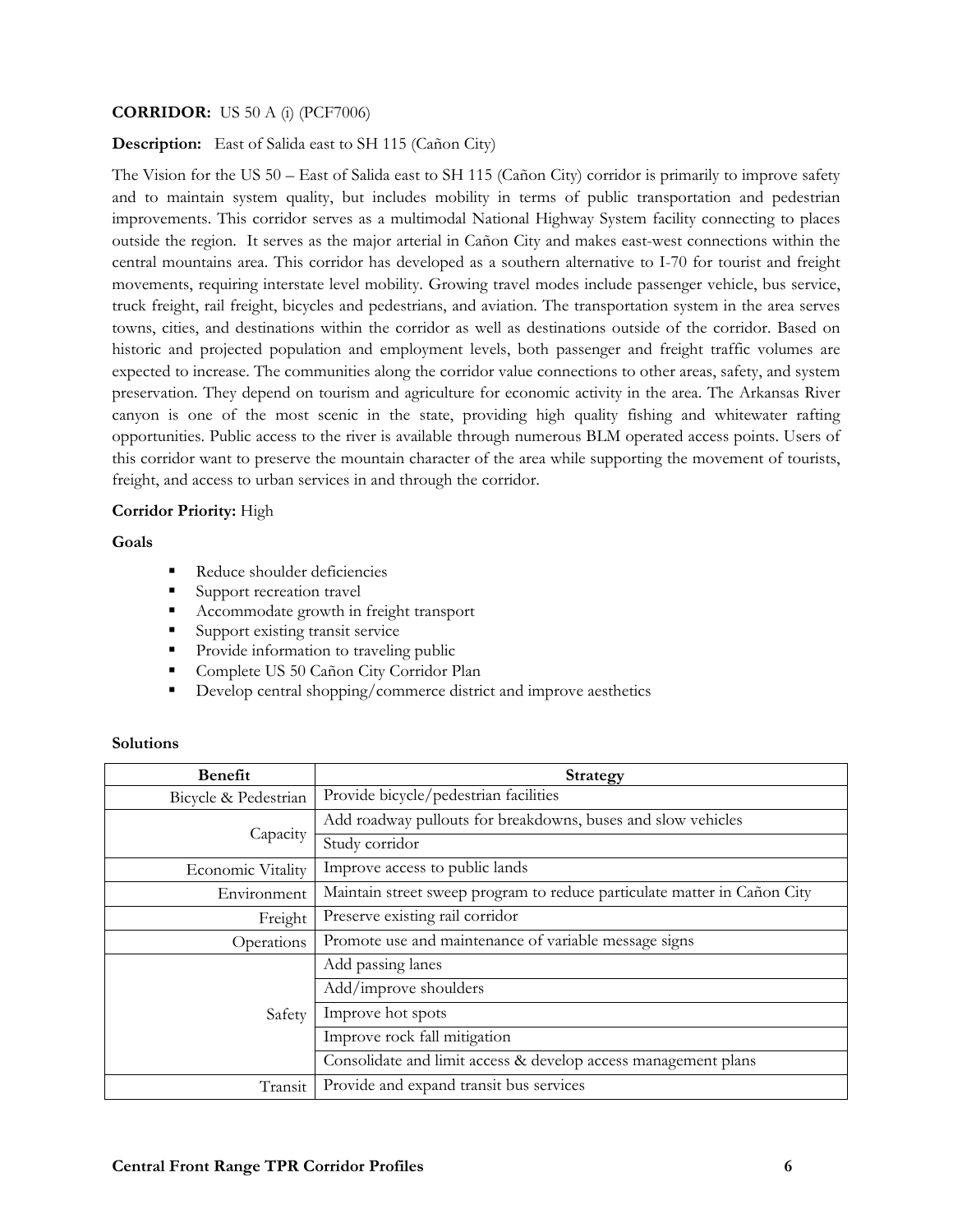### **CORRIDOR:** US 50 A (ii) (PCF7007)

#### **Description:** SH 115 (Cañon City) east to I-25 (Pueblo)

The Vision for the US 50 - SH 115 (Cañon City) east to I-25 (Pueblo) corridor is primarily to increase mobility as well as to improve safety and to maintain system quality. This corridor serves as a multi-modal National Highway System facility, provides commuter access and makes east-west connections within the foothills and plains from Cañon City to the Pueblo area. Cañon City is the largest urban area in Colorado not in an MPO. This corridor is developing as a southern alternative to I-70 for tourist and freight movements, requiring interstate level mobility. Existing and future travel modes include passenger vehicle, bus service, truck freight, rail freight, bicycles, pedestrians, aviation, and Transportation Demand Management (telecommuting and carpooling). The transportation system in the area serves towns, cities, and destinations within the corridor as well as destinations outside of the corridor. Based on historic and projected population and employment levels, both passenger and freight traffic volumes are expected to increase significantly. The communities along the corridor value high levels of mobility and connections to other areas. The vision includes providing a safe and efficient airport that maximizes existing investment while also meeting the current and future needs of the traveling public. Local communities depend on manufacturing, commercial activity, and Department of Corrections facilities for economic activity. Users of this corridor want to preserve the rural/urban mix character while supporting the movement of commuters and freight in and through the corridor.

## **Corridor Priority:** High

#### **Goals**

- Support commuter travel
- Accommodate growth in freight transport
- **Support existing transit service**
- Provide for bicycle/pedestrian travel
- Ensure airport facilities are maintained in a safe operating condition while at the same time are adequate to meet the existing and projected demands.
- **Complete US 50 Cañon City Corridor Plan**
- Develop central shopping/commerce district and improve aesthetics

| <b>Benefit</b>       | Strategy                                                                 |
|----------------------|--------------------------------------------------------------------------|
| Aviation             | Meet airport facility objectives in Airport System Plan                  |
| Bicycle & Pedestrian | Provide bicycle/pedestrian facilities                                    |
| Capacity             | Construct intersection/interchange improvements                          |
|                      | Study corridor                                                           |
| Environment          | Maintain street sweep program to reduce particulate matter in Cañon City |
| Freight              | Preserve existing rail corridor                                          |
| Operations           | Promote use and maintenance of variable message signs                    |
| Safety               | Consolidate and limit access & develop access management plans           |
| Transit              | Construct and maintain park and ride facilities                          |
|                      | Provide and expand transit bus services                                  |
|                      | Provide inter-modal connections                                          |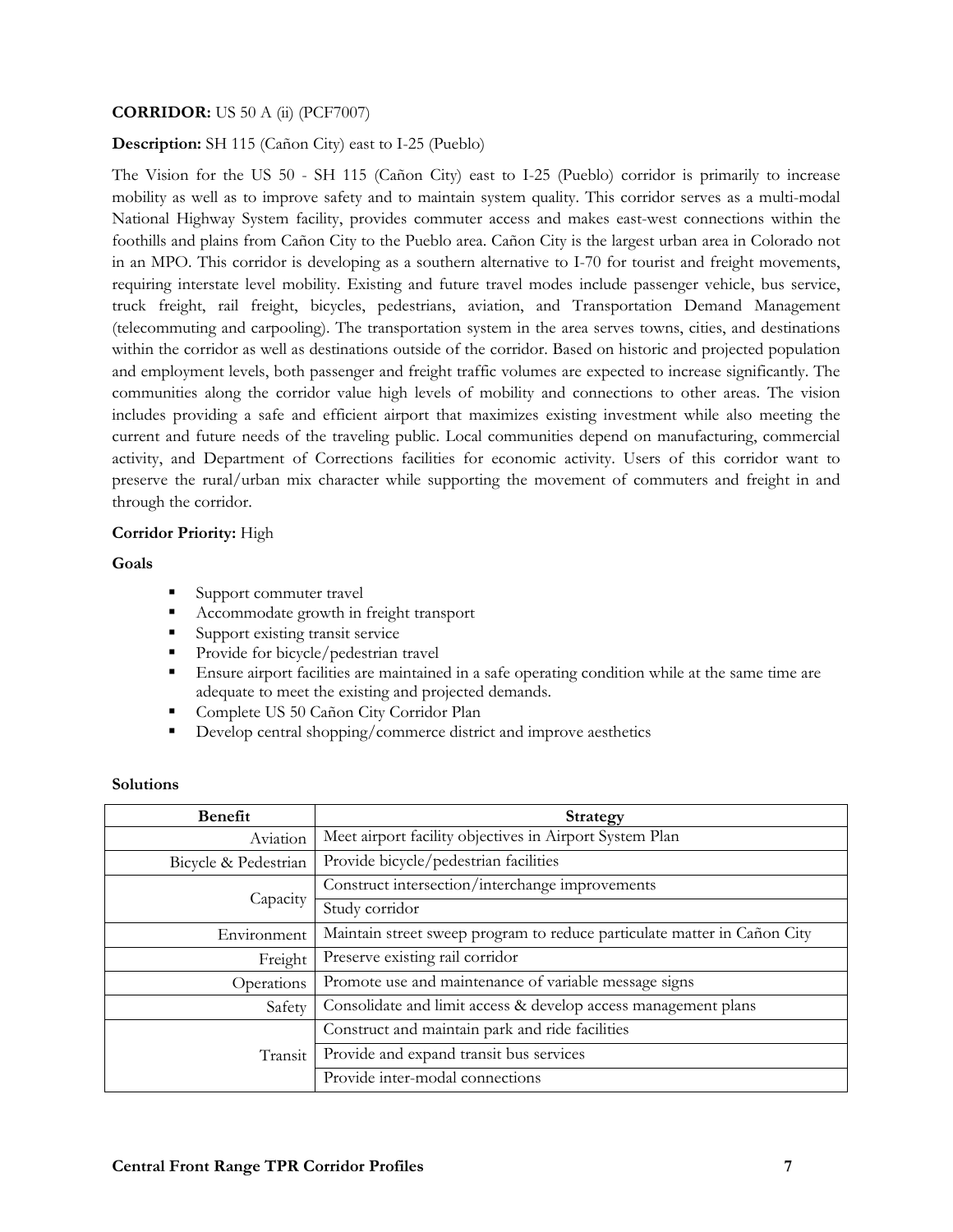# **CORRIDOR:** SH 67 A-B (PCF7008)

### **Description:** Wetmore north to US 50

The Vision for the SH 67 - Wetmore north to US 50 corridor is primarily to improve safety as well as to maintain system quality. This corridor primarily serves as a local facility and makes north-south connections between the Arkansas River valley east of Cañon City and the Wet Mountain Valley and Sangre de Cristo Mountains. This route serves as a detour route for travelers affected by US 50 closures. The primary travel mode is passenger vehicles, while increasing bicycling and mineral and oil/gas exploration along the route requires improved safety and mobility solutions. The transportation system in the area primarily serves towns and destinations within the corridor. Based on historic and projected population and employment levels, both passenger and freight traffic volumes are expected to increase slightly. The communities along the corridor value safety and system preservation. They depend on agriculture, energy and residential ex-urban communities for economic activity in the area. Users of this corridor want to preserve the rural character of the area while supporting the movement of commuters and farm-to-market products in and through the corridor.

## **Corridor Priority:** Medium

#### **Goals**

- **Eliminate shoulder deficiencies**
- Support recreational and commuter travel
- Reduce fatalities, injuries and property damage crash rate
- Improve signing/striping
- **Maintain or improve pavement to optimal condition**
- **Expand transit usage**

| <b>Benefit</b>       | <b>Strategy</b>                                 |
|----------------------|-------------------------------------------------|
| Bicycle & Pedestrian | Provide bicycle/pedestrian facilities           |
| Capacity             | Construct intersection/interchange improvements |
| Environment          | Add drainage improvements                       |
|                      | Add passing lanes                               |
| Safety               | Add turn lanes                                  |
|                      | Add/improve shoulders                           |
|                      | Flatten curves                                  |
|                      | Improve hot spots                               |
|                      | Improve visibility/sight lines                  |
|                      | Realign highway                                 |
| Transit              | Market transit services and provide incentives  |
|                      | Provide and expand transit bus services         |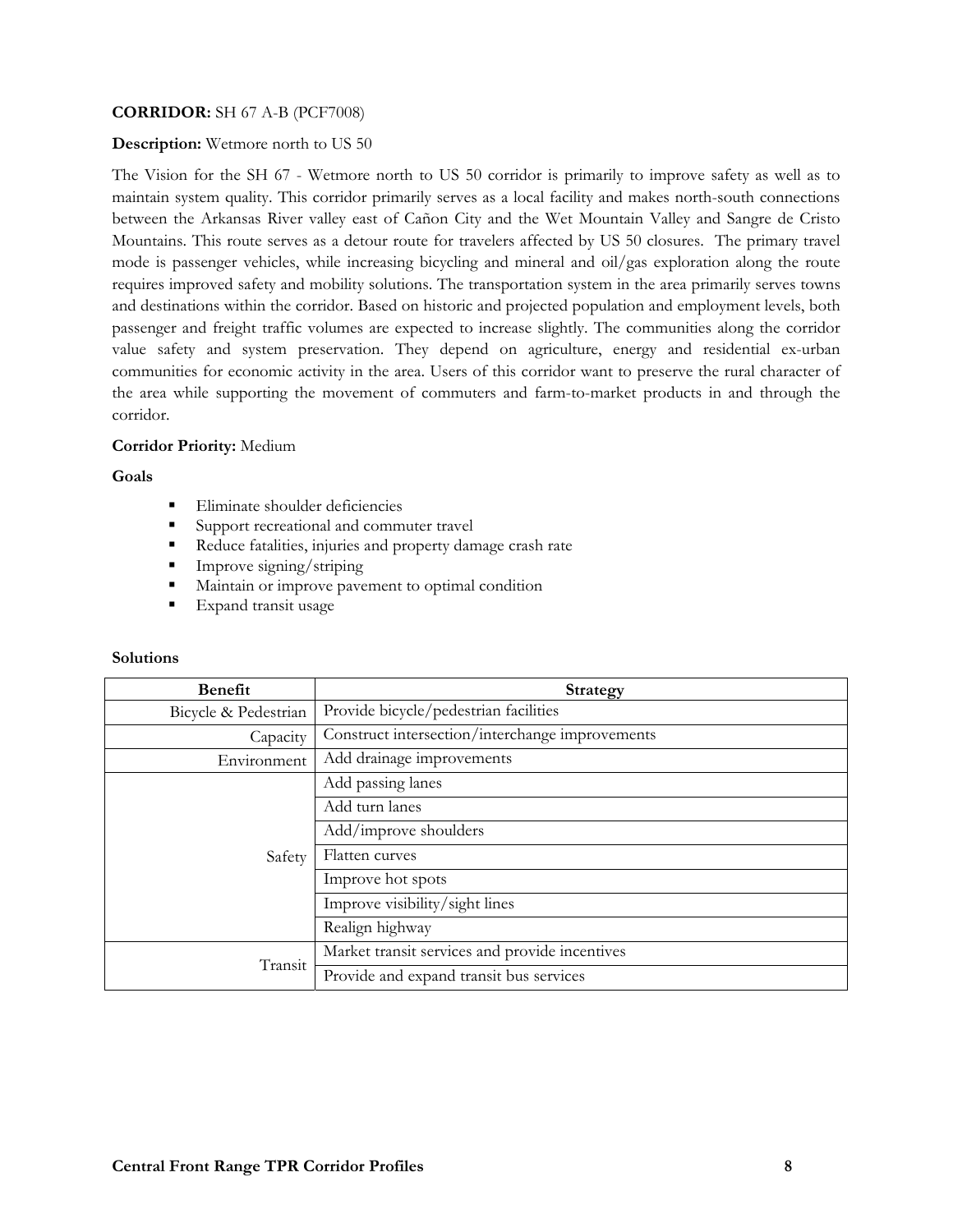# **CORRIDOR:** SH 67 C (PCF7009)

### **Description:** Victor north to Divide

The Vision for the SH 67 - Victor north to Divide corridor is primarily to improve safety and system quality as well as to increase mobility through safety and public transportation improvements. This corridor serves as a multimodal local facility, provides commuter access, mining access and makes north-south connections within the mountainous area west of Pikes Peak as well as detours from US 50. The corridor also serves a main street in Victor and a portion of downtown Cripple Creek. Future travel modes include passenger vehicle, bus service, truck freight, bicycles/pedestrians and Transportation Demand Management (telecommuting and carpooling). The transportation system in the area serves towns, cities, and destinations within the corridor as well as connects to destinations outside of the corridor, primarily to the Colorado Springs area via US 24. The American Discovery Trail is a major interregional trail planned for the area. Based on historic and projected population and employment levels, both passenger and freight traffic volumes are expected to increase significantly. The communities along the corridor value high levels of mobility, safety, and transportation choices. They depend on tourism**,** mining and gaming for economic activity in the area. Users of this corridor want to preserve the mountain character of the area while supporting the movement of tourists and commuters in and through the corridor. Future traffic volume projections indicate severe congestion. While the terrain inhibits traditional capacity additions to the highway, incremental gains in mobility may be achieved with improvements at spot locations. Development of alternative modes should be pursued to alleviate congestion. Development of off-system parallel routes will also assist in disseminating traffic.

## **Corridor Priority:** High

#### **Goals**

- Provide information to traveling public
- **Improve truck freight mobility**
- Support existing transit service
- Reduce fatalities, injuries and property damage crash rate
- Transportation Demand Management
- Support enhancements to historical preservation

| <b>Benefit</b>       | <b>Strategy</b>                                              |
|----------------------|--------------------------------------------------------------|
| Bicycle & Pedestrian | Provide bicycle/pedestrian facilities                        |
| Capacity             | Construct, improve and maintain the system of local roads    |
|                      | Add roadway pullouts for breakdowns, buses and slow vehicles |
| Operations           | Promote Travel Demand Management                             |
|                      | Promote use and maintenance of variable message signs        |
| Safety               | Add guardrails                                               |
|                      | Add passing lanes                                            |
|                      | Add/improve shoulders                                        |
|                      | Improve geometrics                                           |
|                      | Install rumble strips in high accident areas                 |
| Transit              | Construct and maintain park and ride facilities              |
|                      | Market transit services and provide incentives               |
|                      | Provide and expand transit bus services                      |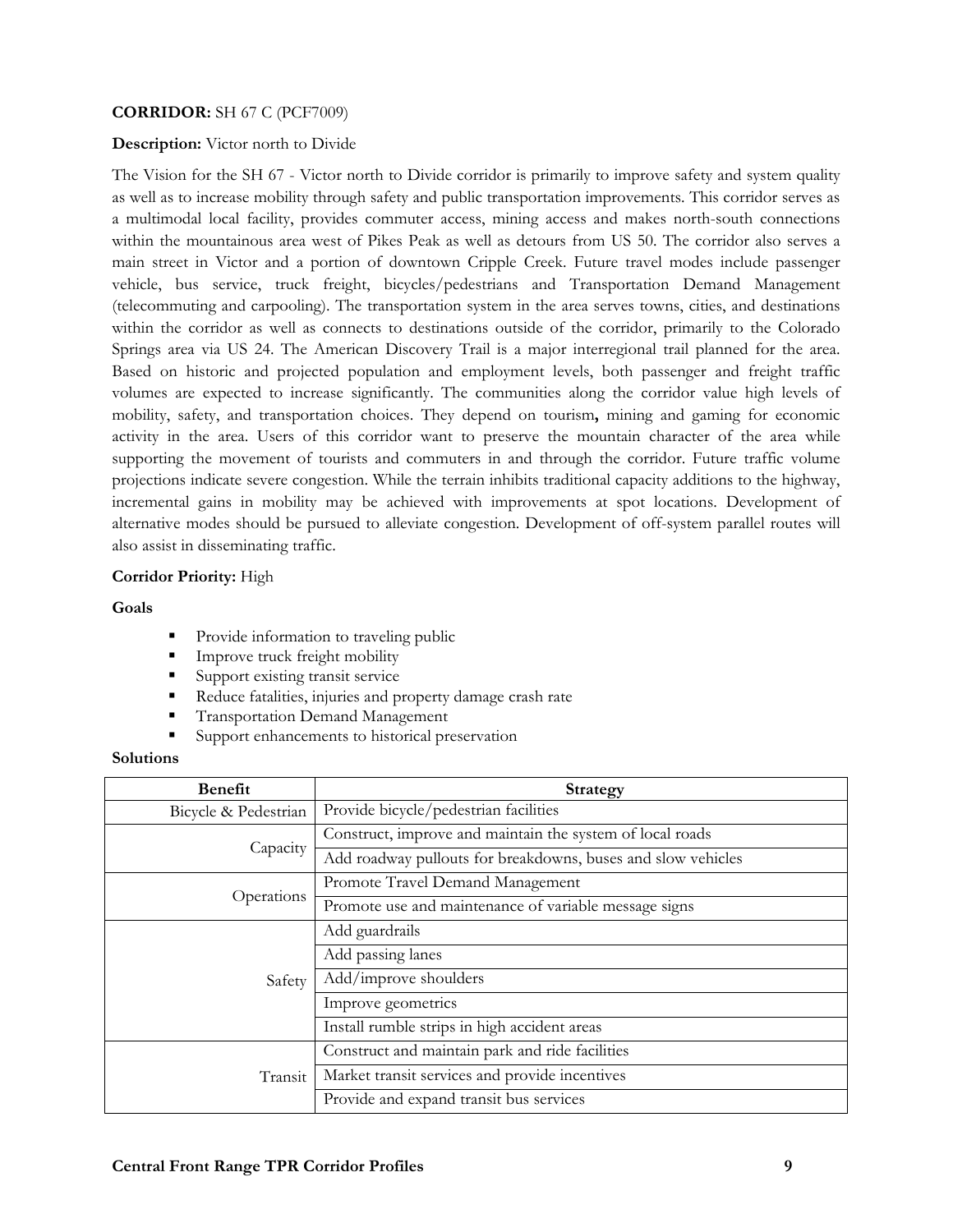# **CORRIDOR:** SH 67 D (PCF7010)

## **Description:** Woodland Park north to Sedalia

The Vision for the SH 67 - Woodland Park north to Sedalia corridor is primarily to maintain system quality as well as to improve safety. This corridor provides local access and makes north-south connections within the upper Platte River basin. The primary travel mode will continue to be passenger vehicle. The transportation system in the area serves destinations within the corridor. Based on projected use, traffic volumes are expected to stay about the same. Users of the corridor value system preservation. Recreation is the major economic activity in the area. Users of this corridor want to preserve the mountain character of the area while supporting the movement of tourists in and through the corridor. As more people move to the once remote mountain communities and home sites on the corridor, it is becoming increasingly used as a commuter route south to Woodland Park and Colorado Springs, and north to the Front Range via Sedalia.

# **Corridor Priority:** Low

#### **Goals**

- **Preserve the existing transportation system**
- Reduce shoulder deficiencies
- Support recreation travel
- Provide for bicycles/pedestrian travel
- **Improve transit options**

| Benefit              | <b>Strategy</b>                                              |
|----------------------|--------------------------------------------------------------|
| Bicycle & Pedestrian | Provide bicycle/pedestrian facilities                        |
| Capacity             | Add roadway pullouts for breakdowns, buses and slow vehicles |
|                      | Construct intersection/interchange improvements              |
| Safety               | Add passing lanes                                            |
|                      | Add turn lanes                                               |
|                      | Add/improve shoulders                                        |
|                      | Improve geometrics                                           |
| Transit              | Provide and expand transit bus services                      |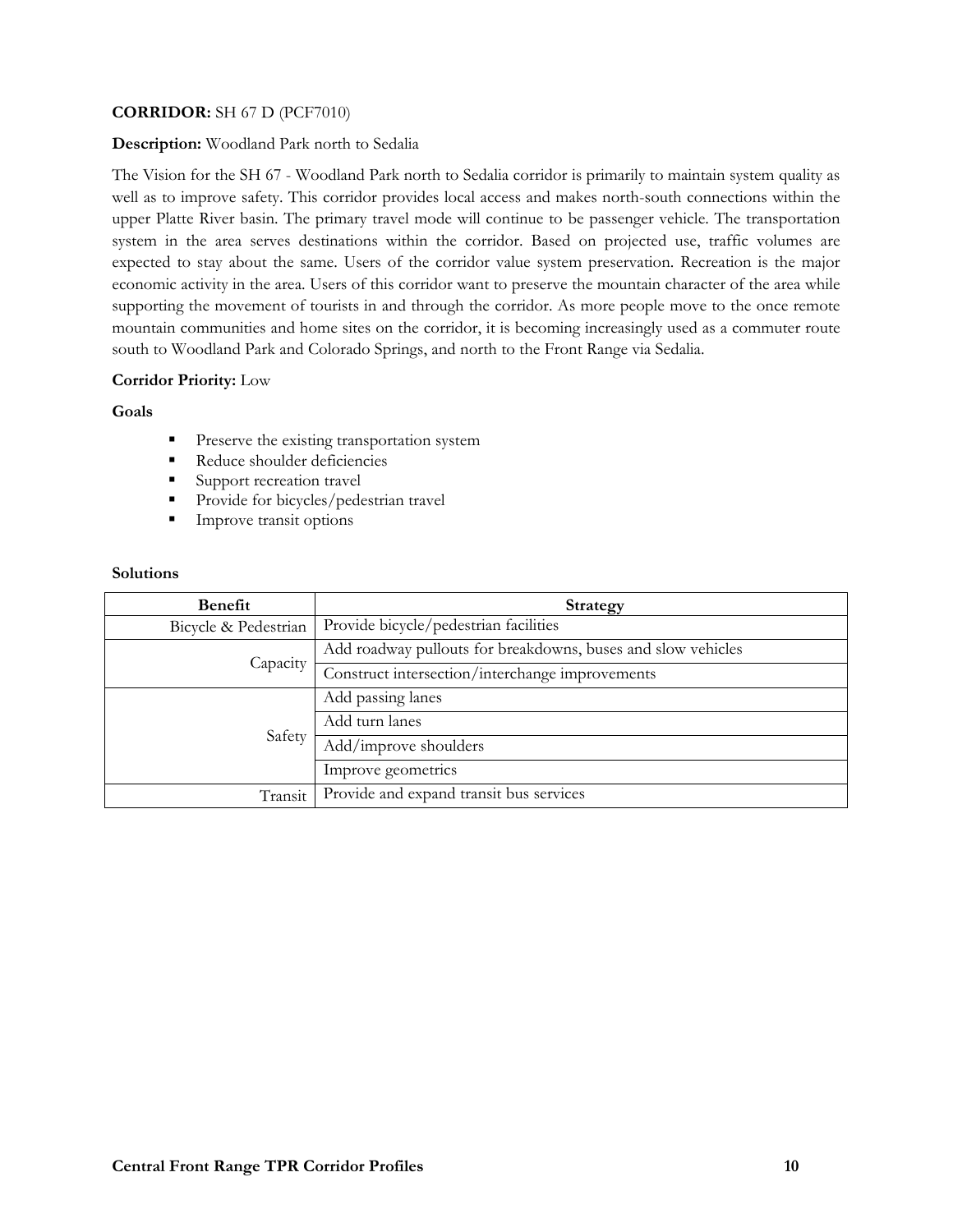# **CORRIDOR:** SH 69 A (PCF7011)

**Description:** Custer / Huerfano County Line north to US 50 (Texas Creek)

The Vision for the SH 69 - Custer / Huerfano County Line north to US 50 corridor is primarily to maintain system quality as well as to improve safety. This corridor serves as a local facility, connects to places outside the region, and makes north-south connections within the Wet Mountain Valley area. Primary current and future travel modes will be passenger vehicles, bicycles and increased truck traffic serving local communities. The transportation system in the area serves towns within the corridor as well as provides access to recreation areas. Based on historic and projected population and employment levels, passenger traffic volumes are expected to increase somewhat while freight volume will remain constant. However, freight volumes may increase if future road way improvements are implemented. The communities along the corridor value connections to other areas, system preservation, and safety. The vision includes providing a safe and efficient airport that maximizes existing investment while also meeting the current and future needs of the traveling public. The local economy depends on tourism and agriculture. Users of this corridor want to preserve the mountain character of the area while supporting the movement of tourists and farm-to-market products in and through the corridor.

#### **Corridor Priority:** Medium

#### **Goals**

- Reduce shoulder deficiencies
- Reduce fatalities, injuries and property damage crash rate
- **Preserve the existing transportation system**
- **Support existing transit service**
- Ensure airport facilities are maintained in a safe operating condition while at the same time are adequate to meet the existing and projected demands.

| <b>Benefit</b>             | <b>Strategy</b>                                              |
|----------------------------|--------------------------------------------------------------|
| Aviation                   | Meet airport facility objectives in Airport System Plan      |
| Bicycle & Pedestrian       | Provide bicycle/pedestrian facilities                        |
| Capacity                   | Add roadway pullouts for breakdowns, buses and slow vehicles |
| Safety                     | Add guardrails                                               |
|                            | Add passing lanes                                            |
|                            | Add turn lanes                                               |
|                            | Add/improve shoulders                                        |
|                            | Improve geometrics                                           |
|                            | Improve visibility/sight lines                               |
| <b>System Preservation</b> | Bridge repairs/replacement                                   |
| Transit                    | Provide and expand transit bus services                      |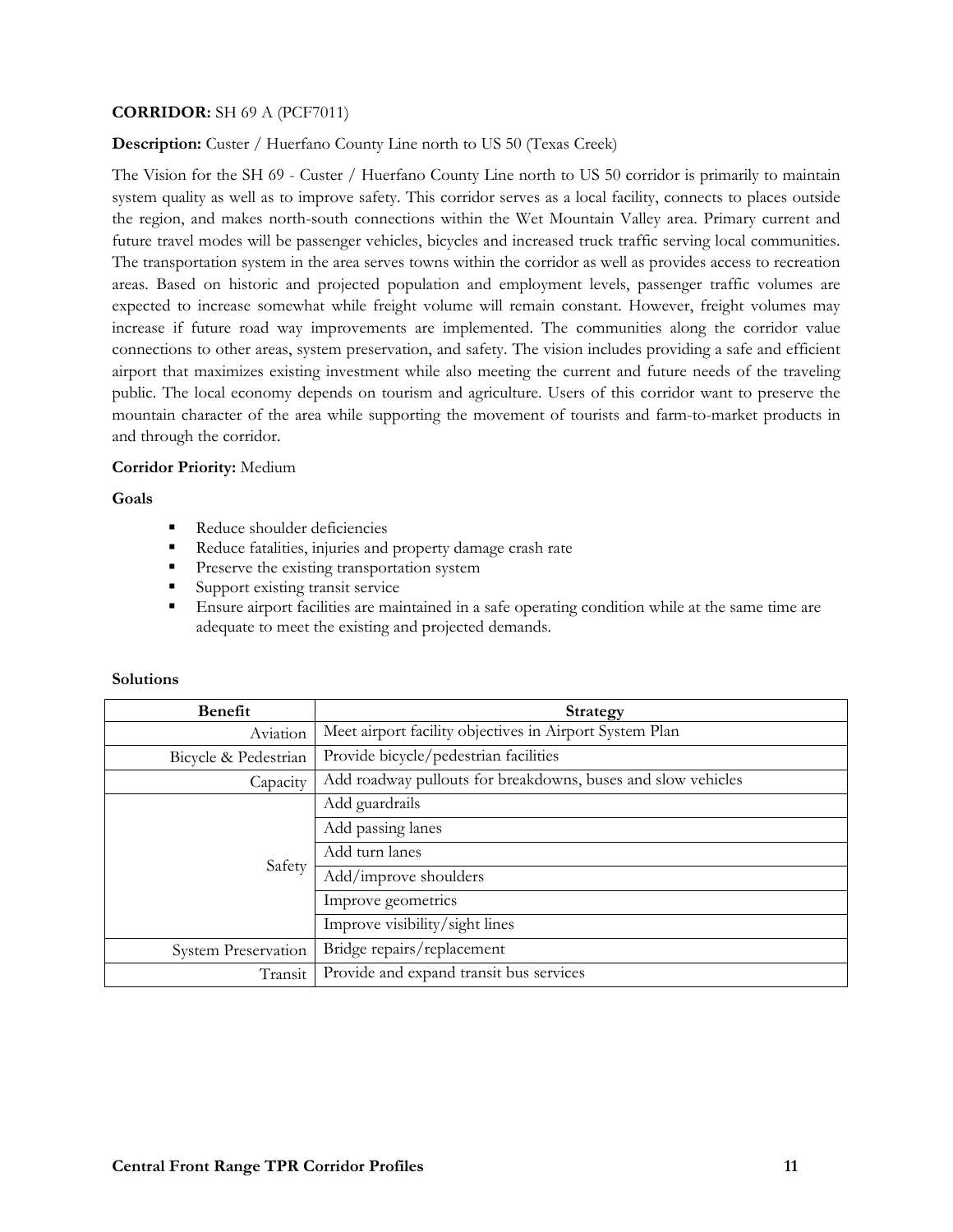# **CORRIDOR:** SH 94 A (PCF7012)

### **Description:** Ellicott east to US 40

The Vision for the SH 94 - Ellicott east to US 40/287 corridor is primarily to improve safety as well as to maintain system quality and increase mobility. This corridor serves as a multimodal local facility, connects to places outside the region, and makes east-west connections between the Colorado Springs area and the plains east of the city. It is a trucking link to the Ports to Plains Corridor on US 287 and serves Schriever Air Force Base and other expanding military facilities. Future travel modes include passenger vehicle, truck freight, aviation, bicycles/pedestrians and the potential for commuter transit from the developing outlying residential areas. The transportation system in the area serves destinations outside of the corridor as well as smaller communities and rural residents seeking access to Colorado Springs. Based on historic and projected population and employment levels, passenger and freight traffic volumes are expected to increase. The communities along the corridor value connections to other areas. The vision includes providing a safe and efficient airport that maximizes existing investment while also meeting the current and future needs of the traveling public. Residents depend on agriculture and residential communities commuting to the urban area for economic activity. Users of this corridor want to preserve the rural character of the area while supporting the movement of commuters and freight in and through the corridor. Inclement weather is often a factor for commuters, contributing to safety issues and delayed travel times.

#### **Corridor Priority:** Medium

**Goals** 

- Reduce fatalities, injuries and property damage crash rate
- **Increase travel reliability and improve mobility**
- Support commuter travel
- Accommodate growth in freight transport
- Support economic development and maintain traffic operations

| <b>Benefit</b>             | Strategy                                                          |
|----------------------------|-------------------------------------------------------------------|
| Bicycle & Pedestrian       | Provide bicycle/pedestrian facilities                             |
|                            | Construct intersection/interchange improvements                   |
| Capacity                   | Preserve Rights of Way                                            |
|                            | Promote carpooling and vanpooling                                 |
| Operations                 | Improve ITS incident response, traveler info & traffic management |
|                            | Promote use and maintenance of variable message signs             |
| Safety                     | Construct auxiliary lanes (passing, turn, accel/decel)            |
|                            | Add/improve shoulders                                             |
| <b>System Preservation</b> | Add surface treatment/overlays                                    |
| Transit                    | Construct and maintain park and ride facilities                   |
|                            | Market transit services and provide incentives                    |
|                            | Provide and expand transit bus and rail services                  |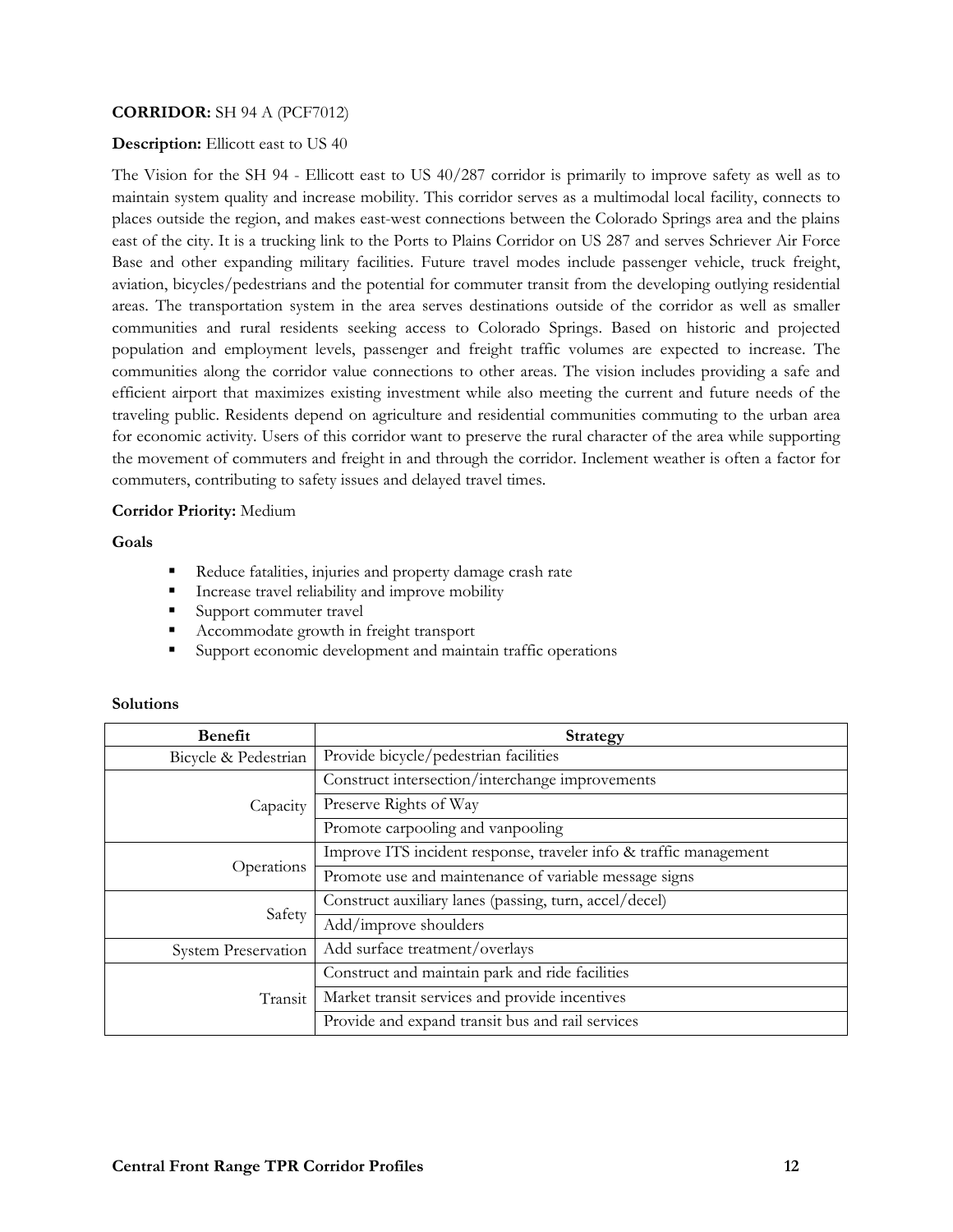# **CORRIDOR:** SH 96 A (PCF7013)

# **Description:** Westcliffe east to I-25 (Pueblo)

The Vision for the SH 96 - Westcliffe east to I-25 (Pueblo) corridor is primarily to maintain system quality as well as to improve safety. This corridor connects to places outside the region, serves as a US 50 detour and makes east-west connections within the Wet Mountain Valley area. It is part of the Frontier Scenic Byway. Future travel modes include passenger vehicle, bus service, truck freight, bicycles and pedestrians, and aviation. The transportation system in the area primarily serves towns and recreation destinations within the corridor as well as providing access to the Pueblo urban area. Based on historic and projected population and employment levels, both passenger and freight traffic volumes are expected to stay about the same. The communities along the corridor value system preservation and safety. They depend on tourism and agriculture for economic activity in the area. Users of this corridor want to preserve the mountain character of the area while supporting the movement of tourists and farm-to-market products in and through the corridor.

## **Corridor Priority:** Medium

#### **Goals**

- Reduce shoulder deficiencies
- **Maintain or improve pavement to optimal condition**
- Support recreation travel
- **Improve access to public lands**
- **Support existing transit service**

| <b>Benefit</b>       | <b>Strategy</b>                                              |
|----------------------|--------------------------------------------------------------|
| Bicycle & Pedestrian | Provide bicycle/pedestrian facilities                        |
| Capacity             | Construct intersection/interchange improvements              |
|                      | Add roadway pullouts for breakdowns, buses and slow vehicles |
| Safety               | Add passing lanes                                            |
|                      | Add turn lanes                                               |
|                      | Add/improve shoulders                                        |
|                      | Improve geometrics                                           |
| Transit              | <b>Expand Transit Service</b>                                |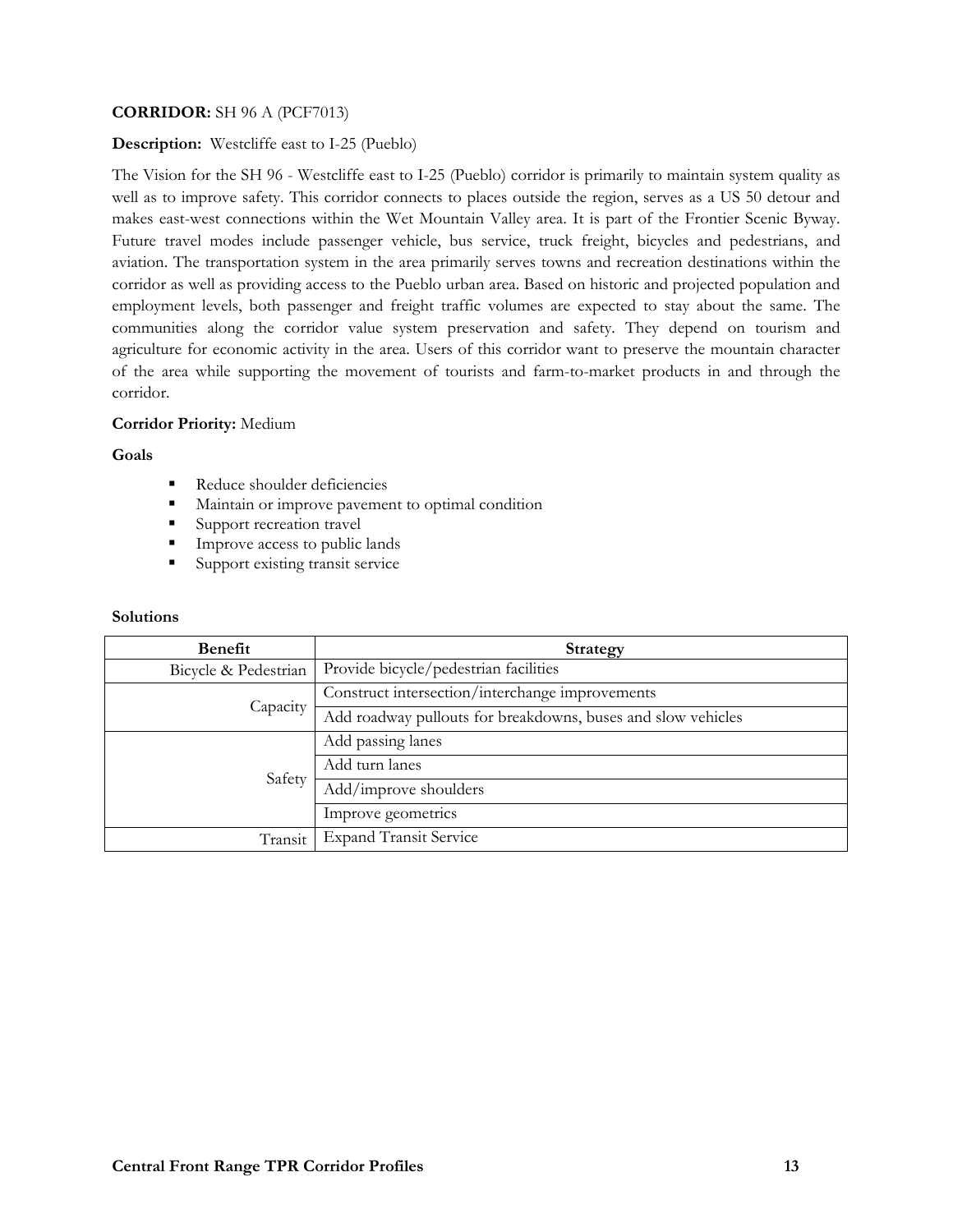# **CORRIDOR:** SH 115 A (i) (PCF7014)

### **Description:** US 50 in Cañon City east to US 50

The Vision for the SH 115 - US 50 (Cañon City) east to US 50 corridor is primarily to increase mobility through safety and system quality improvements, as well as to enhance public transportation. This corridor serves as a multimodal local facility, acts as Main Street in Florence, and makes east-west connections within the Cañon City, Florence and other nearby areas. Current and future travel modes include passenger vehicle, bus service, truck freight, bicycles and pedestrians, and Transportation Demand Management (telecommuting and carpooling). The transportation system in the area primarily serves towns within the corridor. Based on historic and projected population and employment levels, both passenger and freight traffic volumes are expected to increase. The communities along the corridor value high levels of mobility and transportation choices. The route is heavily used for intra-area travel by local residents. The area depends extensively on Department of Corrections (DOC) prison facilities for economic activity and, to a lesser extent, oil and gas extraction and potential coal mining. Users of this corridor want to preserve the small urban and suburban character of the area while supporting the movement of commuters and access to services in and through the corridor while recognizing the environmental, economic and social needs of the surrounding area.

#### **Corridor Priority:** High

#### **Goals**

- **Increase travel reliability and improve mobility**
- Support commuter travel
- **Expand transit usage**
- **Preserve the existing transportation system**
- Provide for safe movement of bicycles and pedestrians
- Develop central shopping/commerce district and improve aesthetics

| <b>Benefit</b>       | <b>Strategy</b>                                              |
|----------------------|--------------------------------------------------------------|
| Bicycle & Pedestrian | Provide bicycle/pedestrian facilities                        |
|                      | Construct separated bike facilities                          |
| Capacity             | Construct intersection/interchange improvements              |
|                      | Promote carpooling and vanpooling                            |
| Environment          | Add drainage improvements                                    |
| Safety               | Add traffic signals                                          |
|                      | Add/improve shoulders                                        |
|                      | Consolidate & limit access & develop access management plans |
|                      | Construct auxiliary lanes (passing, turn, accel/decel)       |
| System Preservation  | Add surface treatment/overlays                               |
|                      | Bridge repairs/replacement                                   |
| Transit              | Provide and expand transit bus services                      |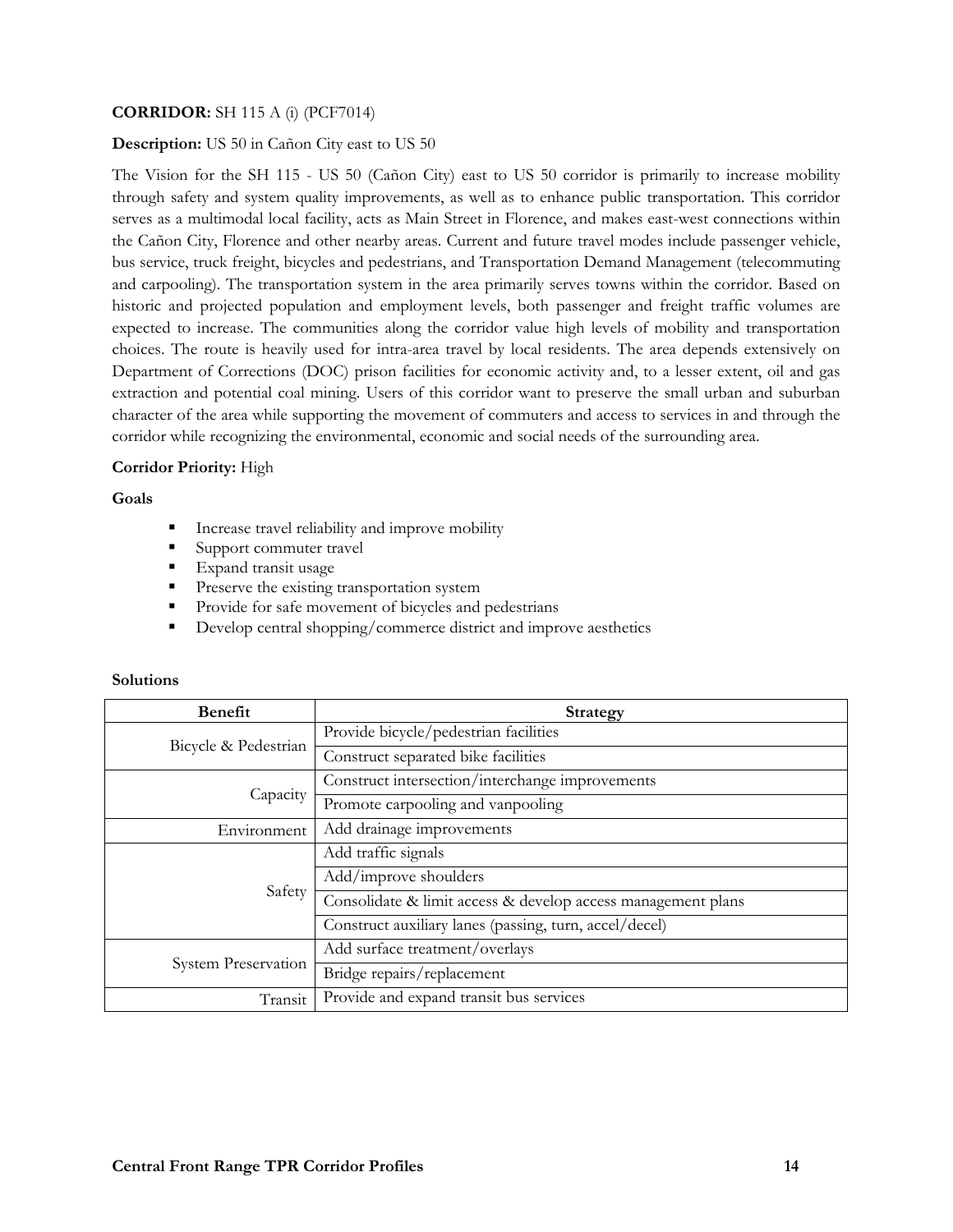# **CORRIDOR:** SH 115 A (ii) (PCF7015)

# **Description:** US 50 north to Colorado Springs limit

The Vision for the SH 115 - US 50 north to Colorado Springs city limit corridor is primarily to increase mobility as well as to maintain system quality and to improve safety. This corridor provides commuter access and makes north-south connections within the southern foothills between Florence/Penrose/Cañon City and Colorado Springs areas. The route is a popular segment for interregional bicycling, which has fallen into disfavor for its lack of continuous, safe shoulders to separate cyclists from motorized vehicles. Future travel modes include passenger vehicle, bus service, truck freight, bicycle and pedestrian facilities. The transportation system in the area primarily serves towns, cities, and destinations within the corridor. Based on historic and projected population and employment levels, both passenger and freight traffic volumes are expected to increase significantly. The communities along the corridor value high levels of mobility. They depend on commercial activity for economic activity in the area. Users of this corridor want to preserve the rural character of the area while supporting the movement of commuters, freight, and tourists.

## **Corridor Priority:** High

#### **Goals**

- Increase travel reliability and improve mobility
- Support commuter travel
- Accommodate growth in freight transport
- **Provide for tourist-friendly travel**
- Maintain airport facilities in good condition

| <b>Benefit</b>             | <b>Strategy</b>                                        |
|----------------------------|--------------------------------------------------------|
| Bicycle & Pedestrian       | Provide bicycle/pedestrian facilities                  |
| Capacity                   | Construct intersection/interchange improvements        |
|                            | Preserve Rights of Way                                 |
|                            | Promote carpooling and vanpooling                      |
| Operations                 | Promote use and maintenance of variable message signs  |
| Safety                     | Add general purpose lanes                              |
|                            | Add passing lanes                                      |
|                            | Construct auxiliary lanes (passing, turn, accel/decel) |
|                            | Add/improve shoulders                                  |
|                            | Improve hot spots                                      |
| <b>System Preservation</b> | Bridge repairs/replacement                             |
| Transit                    | Provide and expand transit bus services                |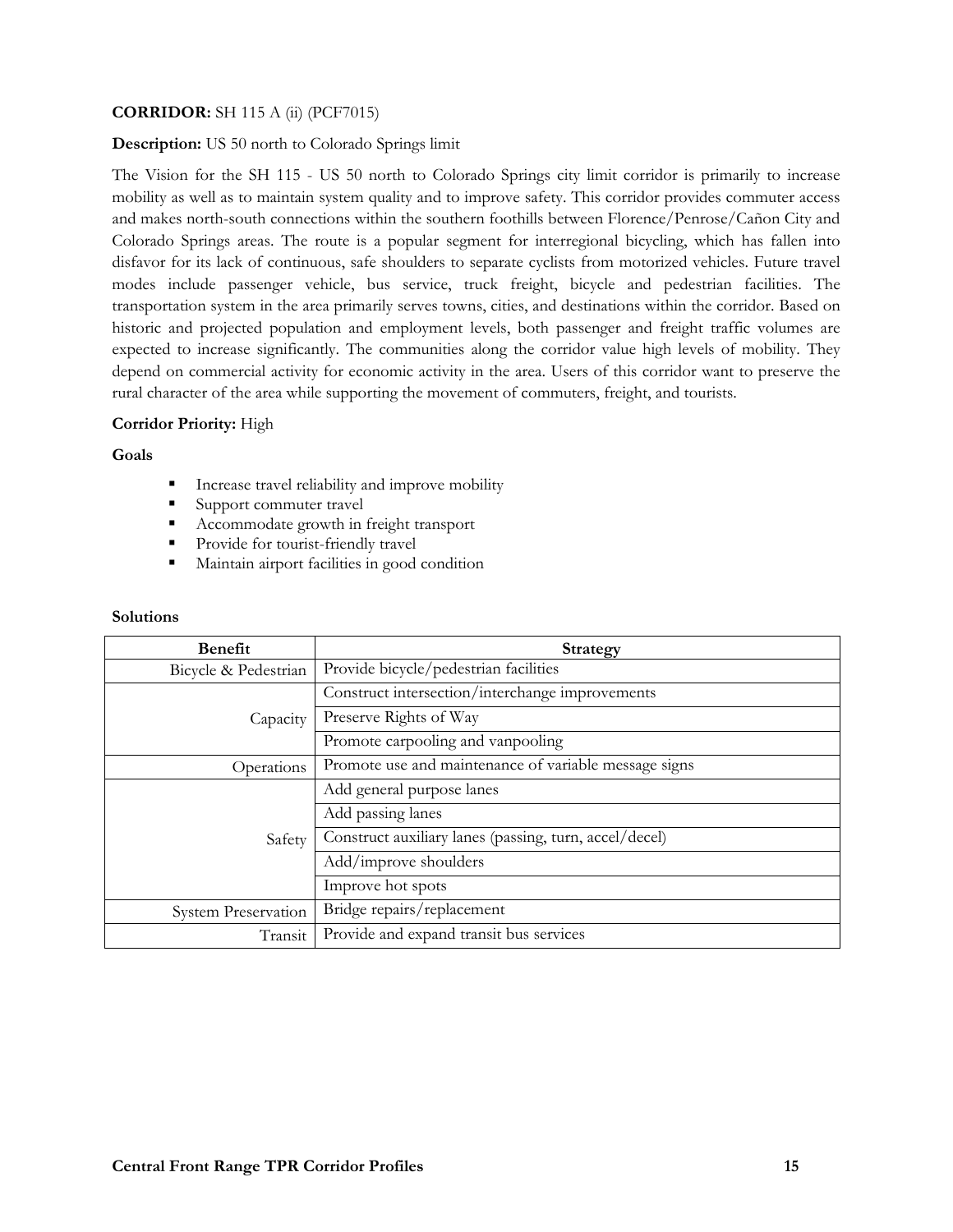# **CORRIDOR:** SH 120 A (PCF7016)

# **Description:** SH 115 east to US 50

The Vision for the SH 120 - SH 115 east to US 50 corridor is primarily to maintain system quality as well as to improve safety. This corridor serves as a multimodal local facility, provides local access, and makes eastwest connections within the Arkansas River Valley in the Florence and Portland area. Current and future travel modes include passenger vehicle and truck freight. The transportation system in the area primarily serves destinations within the corridor. Based on historic and projected population and employment levels, both passenger and freight traffic volumes are expected to remain constant. The communities along the corridor value system preservation and depend on manufacturing for economic activity. Users of this corridor want to preserve the rural character of the area while supporting the truck movements in the corridor.

## **Corridor Priority:** Low

## **Goals**

- **Preserve the existing transportation system**
- **Provide improved freight linkages**
- **Conduct traffic study to identify operational improvements**
- Reduce shoulder deficiencies
- Maintain or improve pavement to optimal condition
- Rehabilitate/replace deficient bridges

| Benefit                    | Strategy                                                          |
|----------------------------|-------------------------------------------------------------------|
| Operations                 | Improve ITS incident response, traveler info & traffic management |
| Safety                     | Add turn lanes                                                    |
|                            | Add/improve shoulders                                             |
|                            | Improve geometrics                                                |
|                            | Add signage                                                       |
| <b>System Preservation</b> | Add surface treatment/overlays                                    |
|                            | Reconstruct roadways                                              |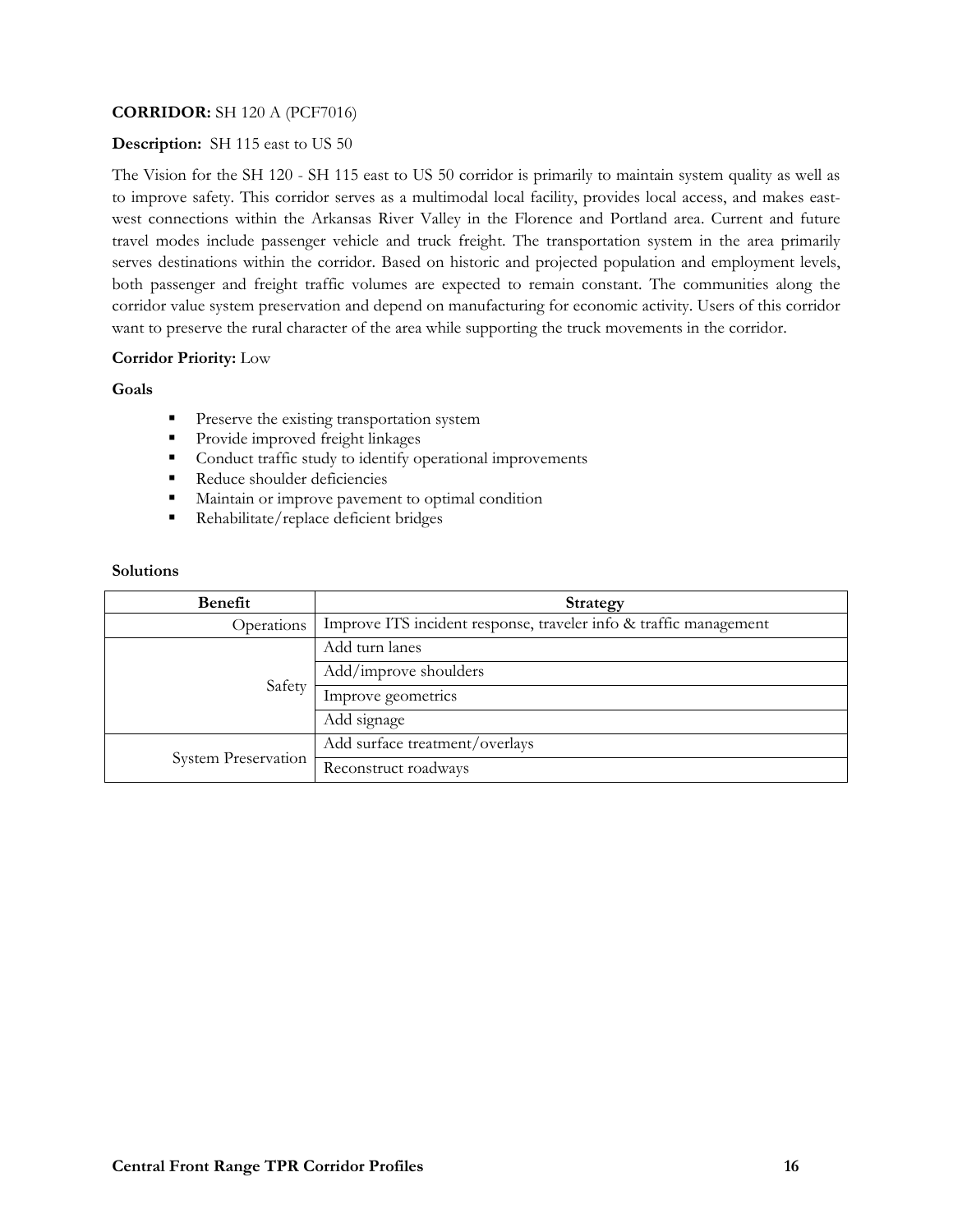# **CORRIDOR:** SH 165 A (PCF7017)

# **Description:** SH 96 (Custer Co) east to I-25 (Pueblo)

The Vision for the SH 165 - SH 96 (Custer County) east to I-25 (Pueblo) corridor is primarily to maintain system quality. This corridor provides local access and makes north-south connections within the Wet Mountain area. Future travel modes include passenger vehicle and bicycle and pedestrian facilities. The transportation system in the area primarily serves towns, cities, and destinations within the corridor. It also serves as a recreation gateway to the Sangre de Cristo Mountains. It is part of the Frontier Scenic Byway. Based on historic and projected population and employment levels, both passenger and freight traffic volumes are expected to remain constant. The communities along the corridor value connections to other areas and system preservation. They depend on tourism and agriculture for economic activity in the area. Users of this corridor want to preserve the rural and mountain character of the area while supporting the movement of tourists and access to services. All transportation development should recognize the environmental, economic and social needs of the surrounding area.

#### **Corridor Priority:** Low

#### **Goals**

- **Preserve the existing transportation system**
- Reduce shoulder deficiencies
- **Maintain or improve pavement to optimal condition**
- **Support existing transit service**
- **Provide for safe movement of bicycles and pedestrians**

| <b>Benefit</b>             | Strategy                                                     |
|----------------------------|--------------------------------------------------------------|
| Bicycle & Pedestrian       | Provide bicycle/pedestrian facilities                        |
| Capacity                   | Add roadway pullouts for breakdowns, buses and slow vehicles |
| Safety                     | Add turn lanes                                               |
|                            | Add accel/decel lanes                                        |
|                            | Add passing lanes                                            |
|                            | Add/improve shoulders                                        |
|                            | Improve geometrics                                           |
| <b>System Preservation</b> | Add surface treatment/overlays                               |
| Transit                    | Provide and expand transit bus services                      |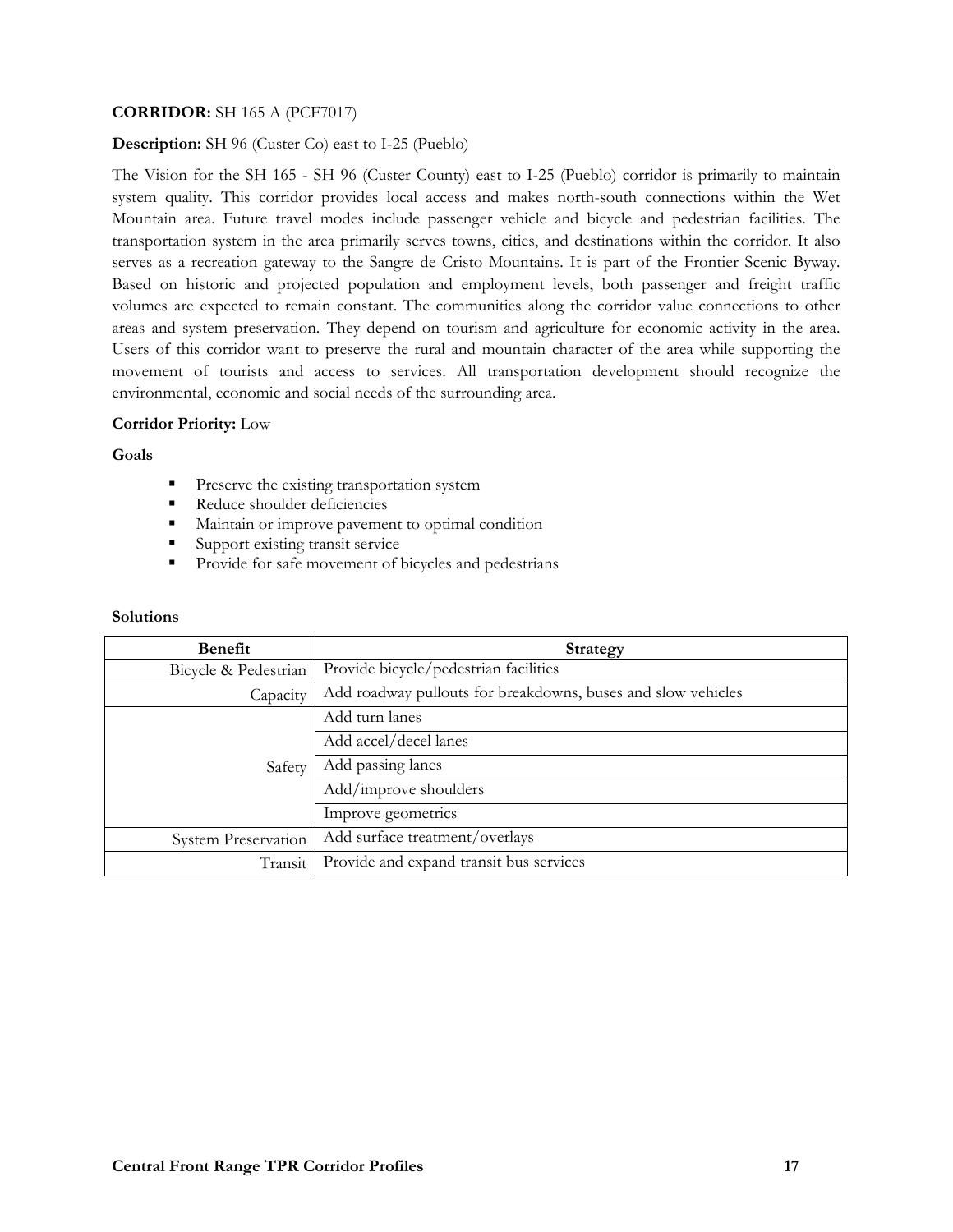# **CORRIDOR:** US 285 D (i) (PCF7018)

#### **Description:** US 24 (Antero Junction) north to SH 9 (Fairplay)

The Vision for the US 285 - US 24 (Antero Junction) north to SH 9 (Fairplay) corridor is primarily to increase mobility, especially for truck freight, as well as to maintain system quality and to improve safety. This corridor serves as a multimodal National Highway System facility, connects to places outside the region, and makes north-south connections within the Park County area. Future travel modes include passenger vehicle, bus service, and truck freight. The highway corridor primarily serves destinations outside of the corridor as well as towns in the corridor. Based on historic and projected population and employment levels, both passenger and freight traffic volumes are expected to increase. This corridor is envisioned as developing into a major north/south truck route, connecting New Mexico with Denver and other Front Range communities. The area depends on tourism, and to some extent agriculture, for its economic base. Users of this corridor want to preserve the rural and mountain character of the area while supporting the movement of tourists and freight in and through the corridor.

#### **Corridor Priority:** High

#### **Goals**

- Accommodate growth in freight transport
- Increase travel reliability and improve mobility
- Reduce shoulder deficiencies
- Support recreation travel
- **Support existing transit service**

| <b>Benefit</b>       | <b>Strategy</b>                                                   |
|----------------------|-------------------------------------------------------------------|
| Bicycle & Pedestrian | Provide bicycle/pedestrian facilities                             |
| Capacity             | Construct intersection/interchange improvements                   |
| Freight              | Add truck parking areas                                           |
| Operations           | Improve ITS incident response, traveler info & traffic management |
| Safety               | Add accel/decel lanes                                             |
|                      | Add passing lanes                                                 |
|                      | Add general purpose lanes                                         |
|                      | Add/improve shoulders                                             |
|                      | Improve hot spots                                                 |
| Transit              | Provide and expand transit bus services                           |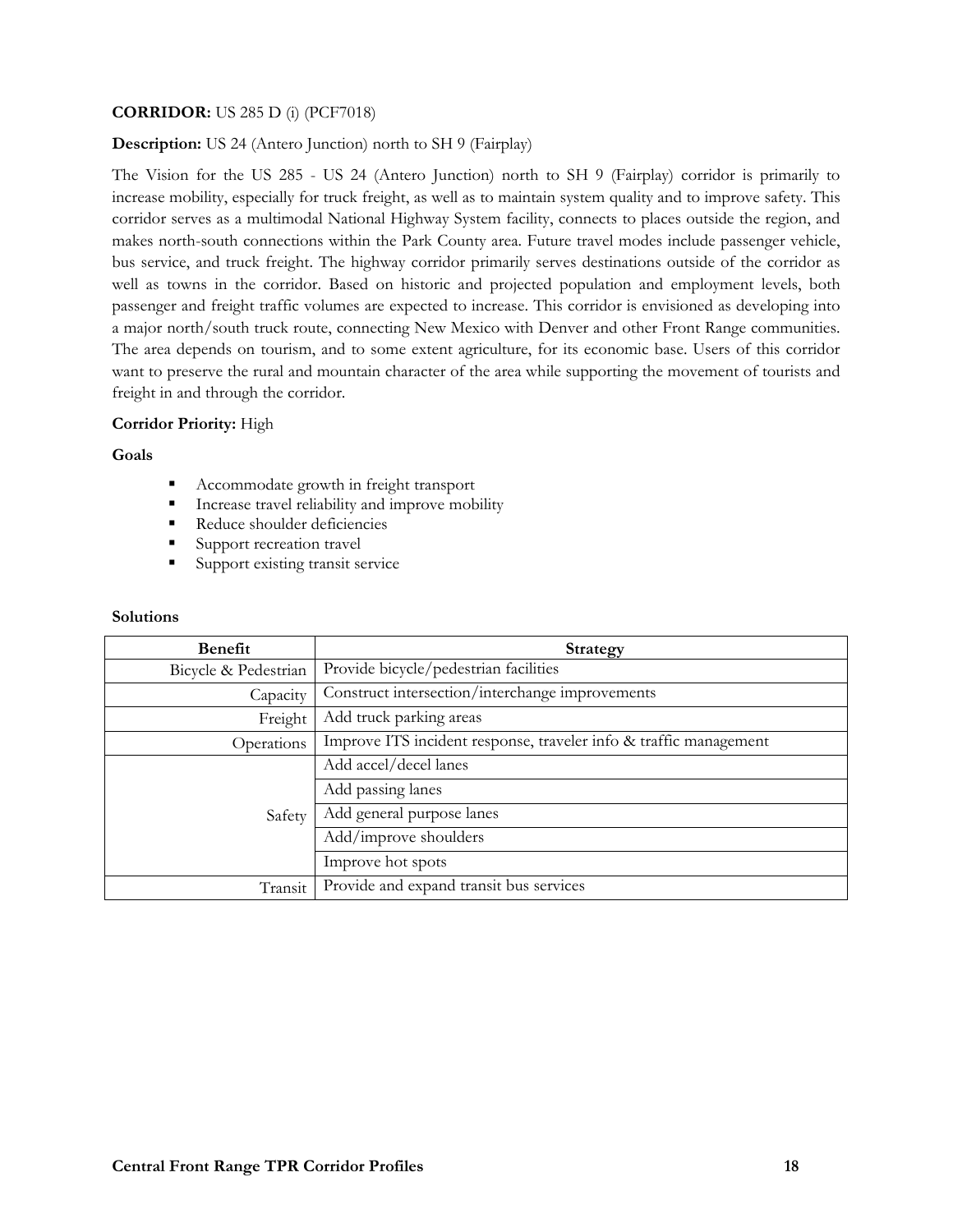# **CORRIDOR:** U.S. 285 D (ii) (PCF7019)

#### **Description:** Bailey north to Conifer

The Vision for the US 285 - Bailey north to Conifer corridor is primarily to increase mobility as well as to maintain system quality and to improve safety. This corridor serves as a multimodal National Highway System facility, provides commuter access, and makes north-south connections within the northeast Park County area. This corridor experiences significant safety, capacity and congestion impacts when congestion and closures force travelers to detour from I-70. Future travel modes include passenger vehicle, bus service, truck freight, bicycle and pedestrian facilities, and Transportation Demand Management (telecommuting and carpooling). The transportation system in the area primarily serves destinations outside of the corridor. Based on historic and projected population and employment levels, both passenger and freight traffic volumes are expected to increase. The communities along the corridor value high levels of mobility, transportation choices, and connections to other areas. They depend on residential development and tourism for economic activity in the area. Users of this corridor want to preserve the mountain character of the area while supporting the movement of tourists, commuters, and freight in and through the corridor. Improvements must be consistent with corridor and environmental assessments.

## **Corridor Priority:** High

#### **Goals**

- Increase travel reliability and improve mobility
- Support commuter and tourist travel
- Accommodate growth in freight transport
- Support existing transit service
- **Transportation Demand Management**
- **Traveler information**

| <b>Benefit</b>       | <b>Strategy</b>                                                   |
|----------------------|-------------------------------------------------------------------|
| Bicycle & Pedestrian | Provide bicycle/pedestrian facilities                             |
| Capacity             | Add new interchanges/intersections                                |
|                      | Construct, improve and maintain the system of local roads         |
|                      | Promote carpooling and vanpooling                                 |
| Freight              | Add truck parking areas                                           |
| Operations           | Improve ITS incident response, traveler info & traffic management |
| Safety               | Add general purpose lanes                                         |
|                      | Consolidate & limit access & develop access management plans      |
| Transit              | Construct and maintain park and ride facilities                   |
|                      | Expand transit service                                            |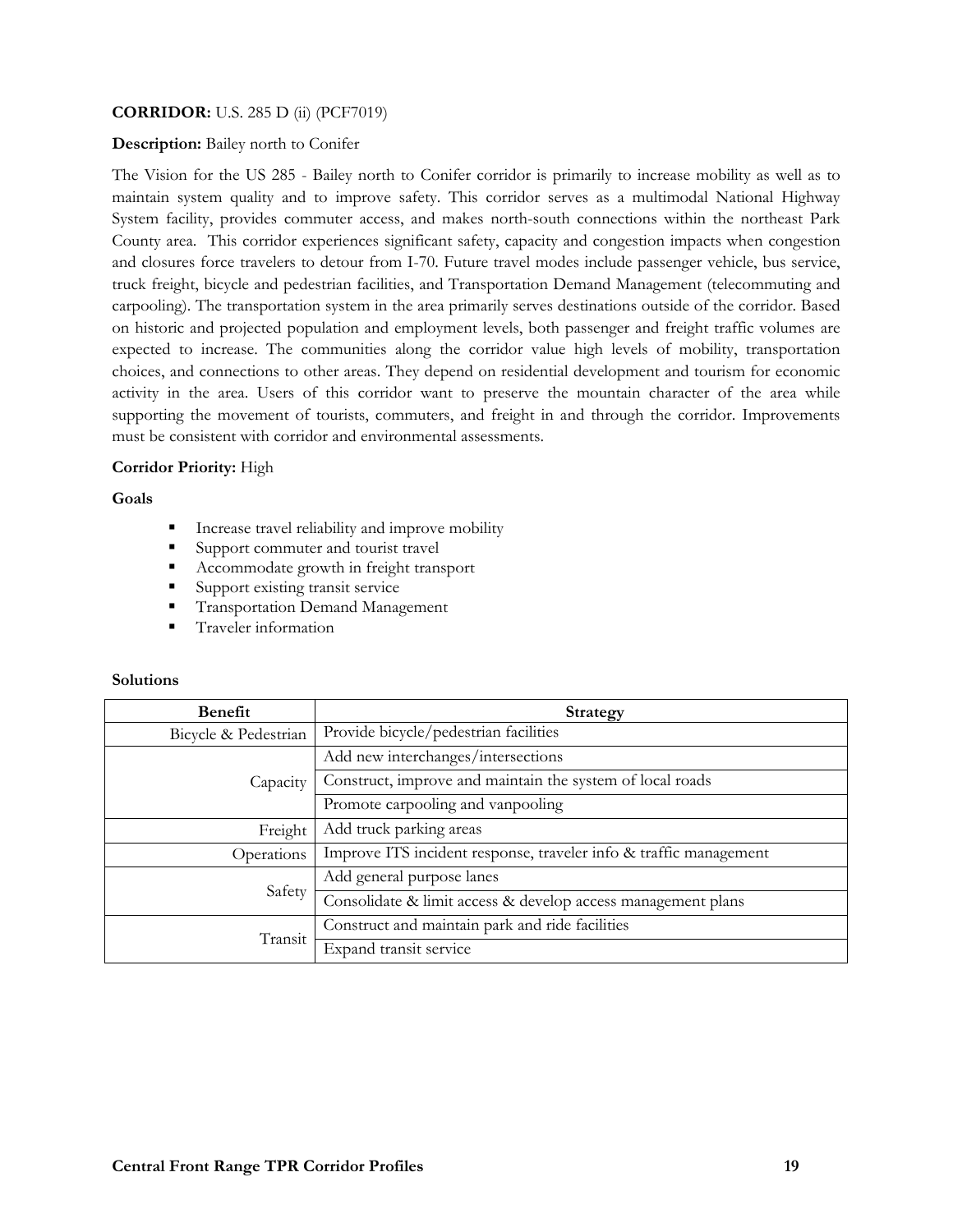# **CORRIDOR:** U.S. 285 D (iii) (PCF7020)

# **Description:** SH 9 (Fairplay) north to Bailey

The Vision for the US 285 - SH 9 (Fairplay) north to Bailey corridor is primarily to increase mobility as well as to maintain system quality and to improve safety. This corridor serves as a multimodal National Highway System facility, connects to places outside the region, and makes north-south connections within the Park/Jefferson County area. This corridor experiences significant safety, capacity and congestion impacts when congestion and closures force travelers to detour from I-70. Future travel modes include passenger vehicle, bus service, truck freight, bicycle and pedestrian facilities, and Transportation Demand Management. The transportation system in the area primarily serves destinations outside of the corridor. Based on historic and projected population and employment levels, both passenger and freight traffic volumes are expected to increase significantly. The corridor provides incident relief to I-70. The communities along the corridor value high levels of mobility, transportation choices, and connections to other areas. They depend on tourism and residential developments for economic activity in the area. Users of this corridor want to preserve the mountain character of the area while supporting the movement of tourists, commuters, and freight in and through the corridor. Improvements must be consistent with corridor and environmental assessments.

## **Corridor Priority:** High

## **Goals**

- **Increase travel reliability and improve mobility**
- Support commuter travel
- Accommodate growth in freight transport
- Support recreation travel
- Support/expand transit service

| <b>Benefit</b>       | <b>Strategy</b>                                              |
|----------------------|--------------------------------------------------------------|
| Bicycle & Pedestrian | Provide bicycle/pedestrian facilities                        |
| Capacity             | Add new interchanges/intersections                           |
|                      | Promote carpooling and vanpooling                            |
| Operations           | Promote use and maintenance of variable message signs        |
| Safety               | Construct auxiliary lanes (passing, turn, accel/decel)       |
|                      | Add general purpose lanes                                    |
|                      | Add/improve shoulders                                        |
|                      | Blowing and drifting snow mitigation                         |
|                      | Consolidate & limit access & develop access management plans |
| Transit              | Construct and maintain park and ride facilities              |
|                      | Provide and expand transit bus services                      |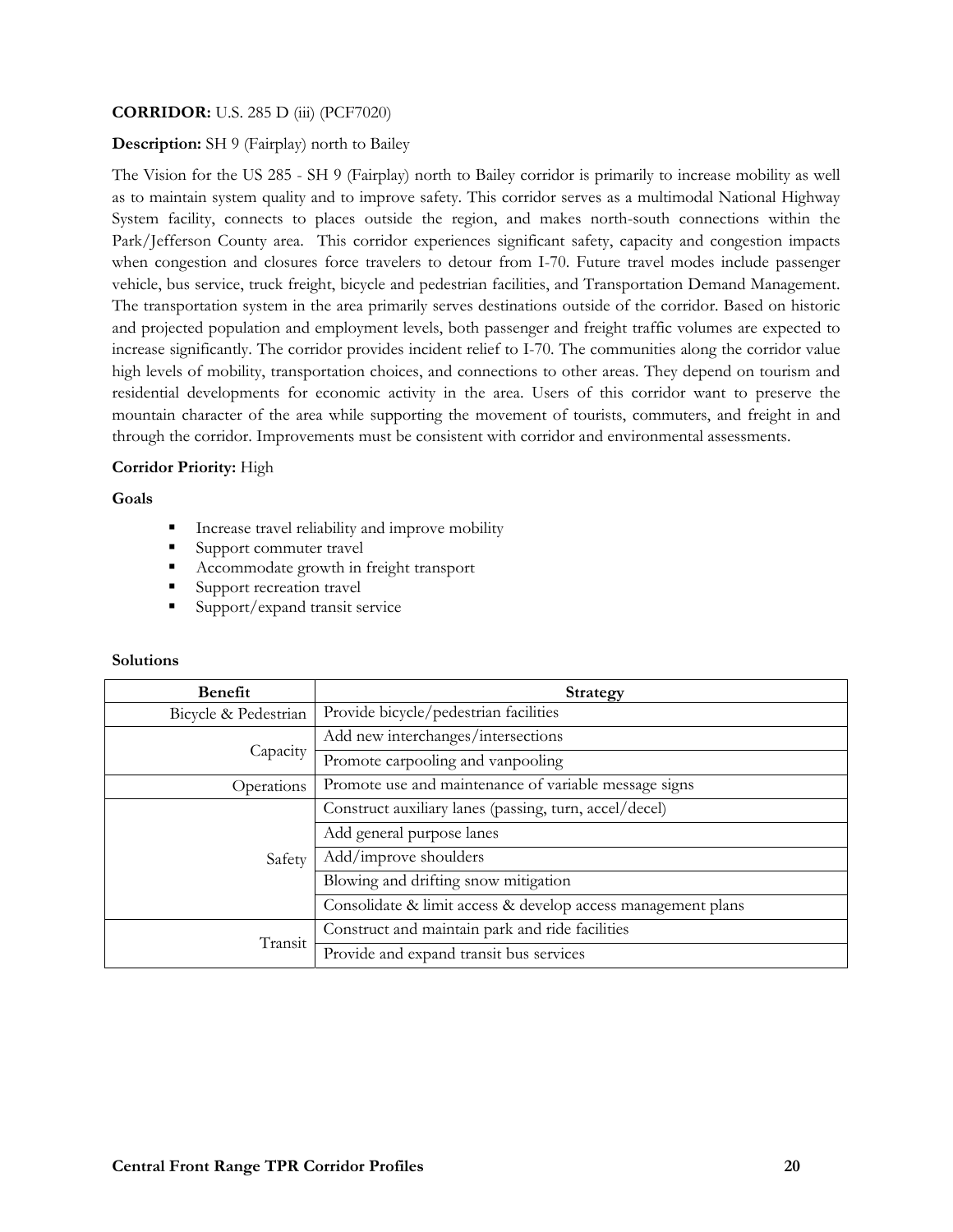# **CORRIDOR:** Copper Gulch Road (PCF7021)

# **Description:** Forest Road – SH 69 (Westcliffe) to Cañon City

The Vision for the Copper Gulch Road corridor is primarily to maintain system quality as well as to improve safety. This corridor provides local and commuter access, making north-south connections within the Custer/Fremont County area. The primary travel mode is passenger vehicle. The roadway primarily serves towns within the corridor. Based on historic and projected population and employment levels, passenger traffic volumes are expected to increase. The communities along the corridor value system preservation and safety. They depend on tourism and agriculture for economic activity in the area. Users of this corridor want to preserve the mountain character of the area while supporting the movement of tourists and commuters.

## **Corridor Priority:** Low

#### **Goals**

- **Maintain or improve pavement to optimal condition**
- Support commuter travel
- **Provide for tourist-friendly travel**
- **Eliminate shoulder deficiencies**
- **Promote transportation improvements that are environmentally responsible**

| Benefit              | <b>Strategy</b>                                           |
|----------------------|-----------------------------------------------------------|
| Bicycle & Pedestrian | Provide bicycle/pedestrian facilities                     |
| Capacity             | Construct, improve and maintain the system of local roads |
|                      | Promote carpooling and vanpooling                         |
| Safety               | Add/improve shoulders                                     |
|                      | Improve geometrics                                        |
| System Preservation  | Add surface treatment/overlays                            |
|                      | Reconstruct roadways                                      |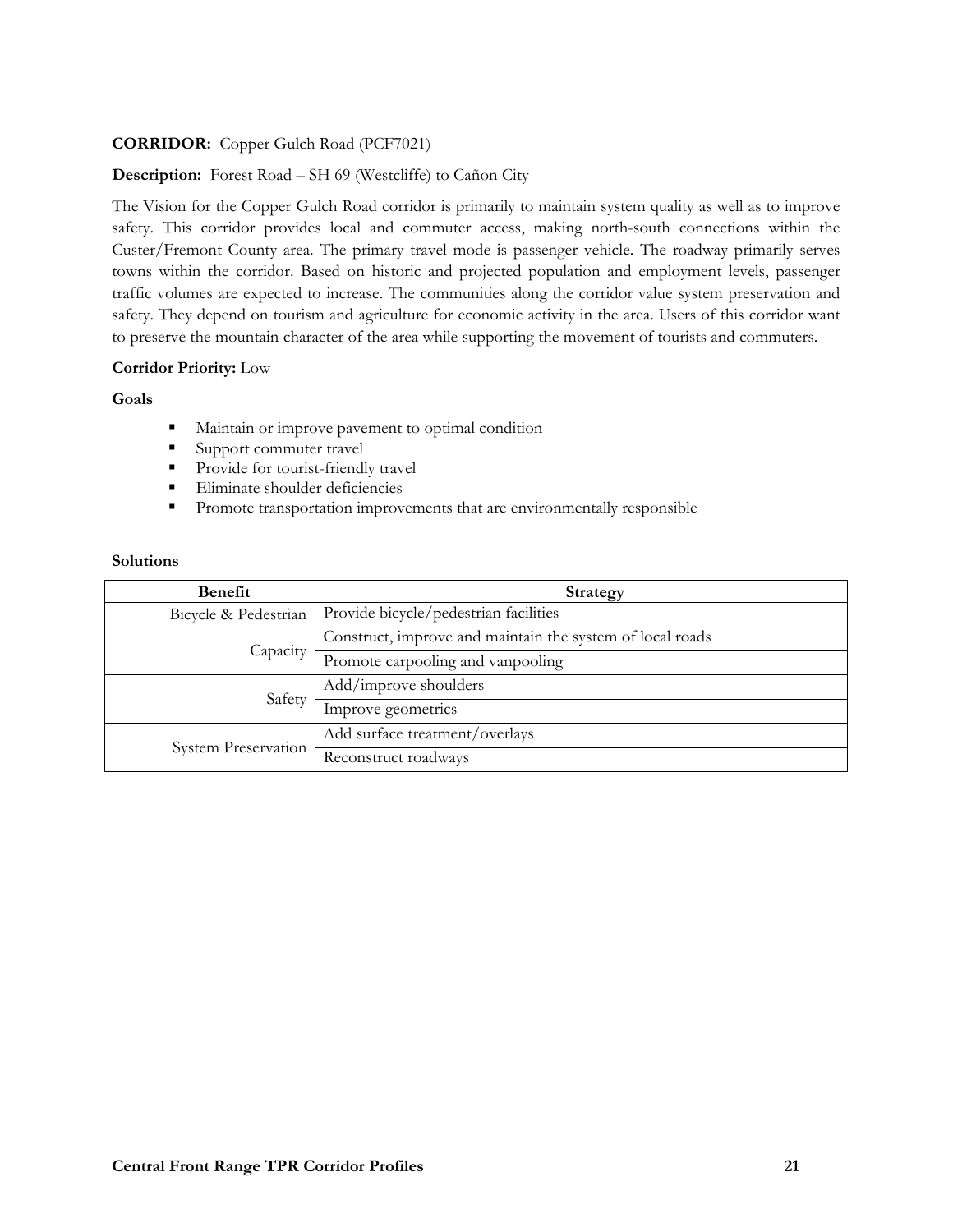# **CORRIDOR:** Elbert Road (PCF7022)

# **Description:** US 24 (Peyton) north to SH 86 (Kiowa)

The Vision for the Elbert Road corridor is primarily to improve system quality and mobility. This corridor provides commuter access and makes north-south connections between the plains region east of I-25 area and Front Range urban areas. Future travel needs are for passenger vehicles and truck freight. Based on historic and projected population and employment levels, passenger and freight traffic volumes are expected to increase significantly. The corridor is expected to become a major reliever route for SH 83, which has reached full build-out in the area. The communities along the corridor value connections from the residential rural communities to urban areas. Users of this corridor want to preserve the rural character of the area while supporting the movement of commuters in the corridor.

# **Corridor Priority:** Low

## **Goals**

- Accommodate growth in freight transport
- Support commuter travel
- **Maintain statewide transportation connections**

| <b>Benefit</b>             | <b>Strategy</b>                                              |
|----------------------------|--------------------------------------------------------------|
| Capacity                   | Construct intersection/interchange improvements              |
|                            | Construct, improve and maintain the system of local roads    |
|                            | Preserve Rights of Way                                       |
|                            | Study corridor                                               |
| Safety                     | Add/improve shoulders                                        |
|                            | Consolidate & limit access & develop access management plans |
|                            | Improve geometrics                                           |
| <b>System Preservation</b> | Add surface treatment/overlays                               |
|                            | Bridge repairs/replacement                                   |
|                            | Reconstruct roadways                                         |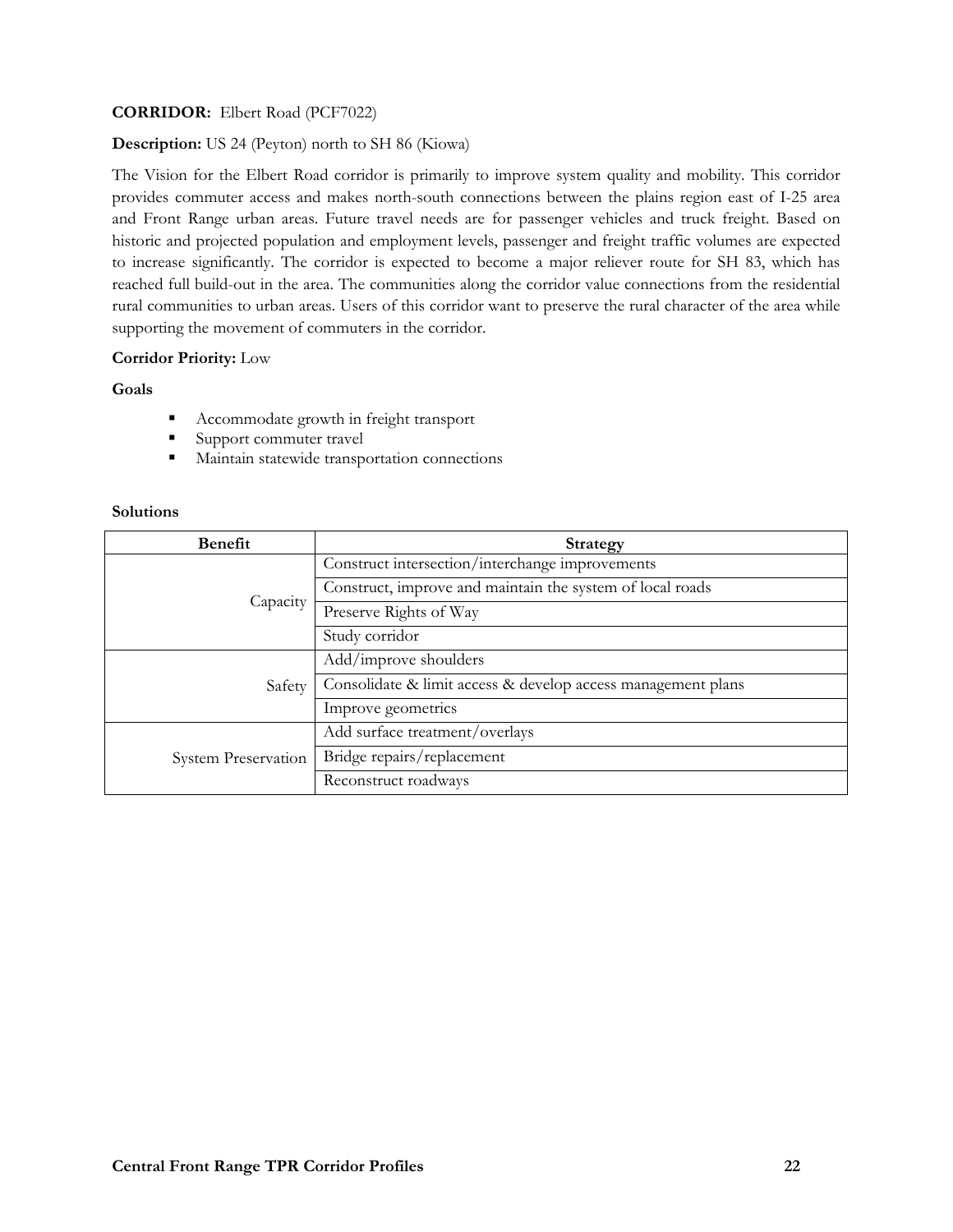# **CORRIDOR:** Gold Belt Tour Scenic Byway (PCF7024)

**Description:** Phantom Cañon Road, Shelf Road, High Park Road, Teller County Road 1, US 50

The Vision for the Gold Belt Tour Scenic Byway corridor is primarily to maintain system quality as well as to improve safety. The corridor is significant for its designation as a National Scenic Byway, a Colorado Scenic and Historic Byway, and the American Discovery Trail. This corridor provides local access and makes northsouth connections within the area south and west of Pikes Peak. Future travel modes include passenger vehicle, truck freight, bicycles and transit. The transportation system in the area serves destinations within the corridor, primarily to the growing rural mountain areas, as well as provides a more direct route between the US 24 and US 50 corridors. High Park Road provides an alternative truck route between Cañon City and Cripple Creek. Shelf Road and Phantom Canyon Road provide alternative routes for commuters and visitors to the Cripple Creek gaming area. Teller County Road 1 is a major collector facility providing a link between US 24, High Park Road, and Cripple Creek. Based on historic and projected population and employment levels, passenger traffic volumes are expected to increase while freight volume will remain constant. The communities along the corridor value system preservation and safety. They depend on gaming in Cripple Creek, mining and tourism for economic activity in the area. In addition, the many rural residential subdivisions in the Teller County part of the corridor require upgraded access to Colorado Springs, Cripple Creek, and major highway corridors. Users of this corridor want to preserve the mountain character of the area while supporting the movement of tourists and commuters in and through the corridor while recognizing the environmental, economic and social needs of the surrounding area.

## **Corridor Priority:** Medium

## **Goals**

- Preserve and improve the existing transportation system
- Support commuter travel
- **Provide for tourist-friendly travel**
- **Improve access to public lands**
- **Expand and support transit usage**

| <b>Benefit</b>             | <b>Strategy</b>                                           |
|----------------------------|-----------------------------------------------------------|
| Bicycle & Pedestrian       | Provide bicycle/pedestrian facilities                     |
| Capacity                   | Construct, improve and maintain the system of local roads |
| Economic Vitality          | Post Scenic Byway informational signs                     |
| Environment                | Promote environmental responsibility                      |
| Safety                     | Add guardrails                                            |
|                            | Add rest areas                                            |
|                            | Improve geometrics                                        |
| <b>System Preservation</b> | Add surface treatment/overlays                            |
|                            | Bridge repairs/replacement                                |
| Transit                    | Provide and expand transit bus services                   |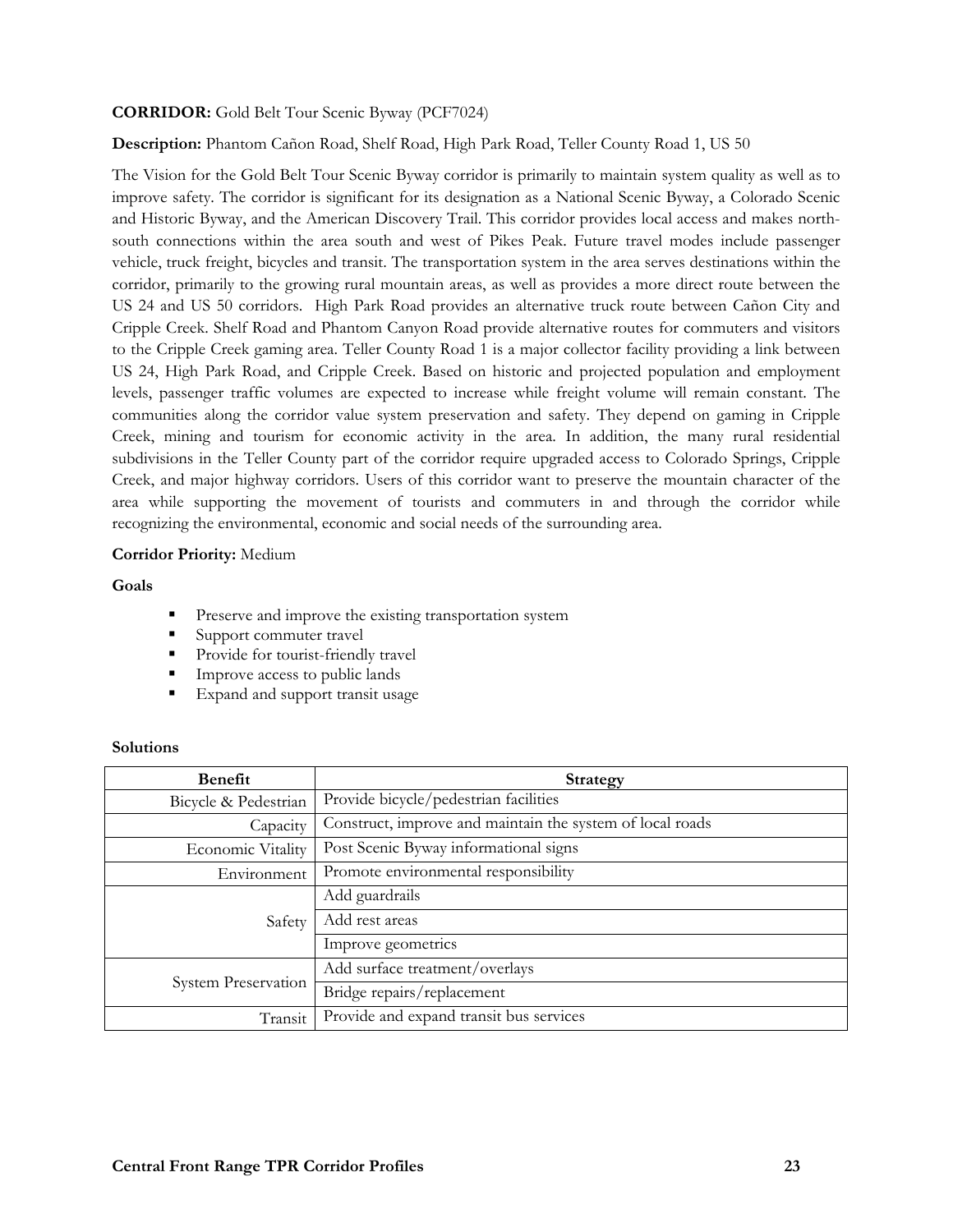# **CORRIDOR:** Guanella Pass (PCF7025)

# **Description:** Forest Road – US 285 (Grant) to I-70 (Georgetown)

The Vision for the Guanella Pass corridor is primarily to maintain system quality as well as to improve safety. This Scenic Byway makes north-south connections between US 285 (Park County) and I-70 (Clear Creek County) over Guanella Pass. Future travel modes include passenger vehicle and bicycle and pedestrian facilities. The roadway primarily serves recreation destinations in the corridor. Based on traffic projections, volumes are expected to stay about the same. Due to the terrain and location, there is little truck use on the road. The local economy depends on tourism. Users of this corridor want to preserve the mountain character of the area and support the movement of tourists in and through the corridor while recognizing the environmental sensitivity of the surrounding area.

## **Corridor Priority:** Medium

## **Goals**

- **Support recreation travel**
- **Improve access to public lands**
- **Provide for safe movement of bicycles and pedestrians**
- **Promote transportation improvements that are environmentally responsible**

| Benefit                    | Strategy                                                     |
|----------------------------|--------------------------------------------------------------|
| Bicycle & Pedestrian       | Provide bicycle/pedestrian facilities                        |
| Capacity                   | Add roadway pullouts for breakdowns, buses and slow vehicles |
|                            | Construct, improve and maintain the system of local roads    |
| Operations                 | Post informational signs                                     |
| Safety                     | Add/improve shoulders                                        |
|                            | Improve geometrics                                           |
| <b>System Preservation</b> | Reconstruct roadways                                         |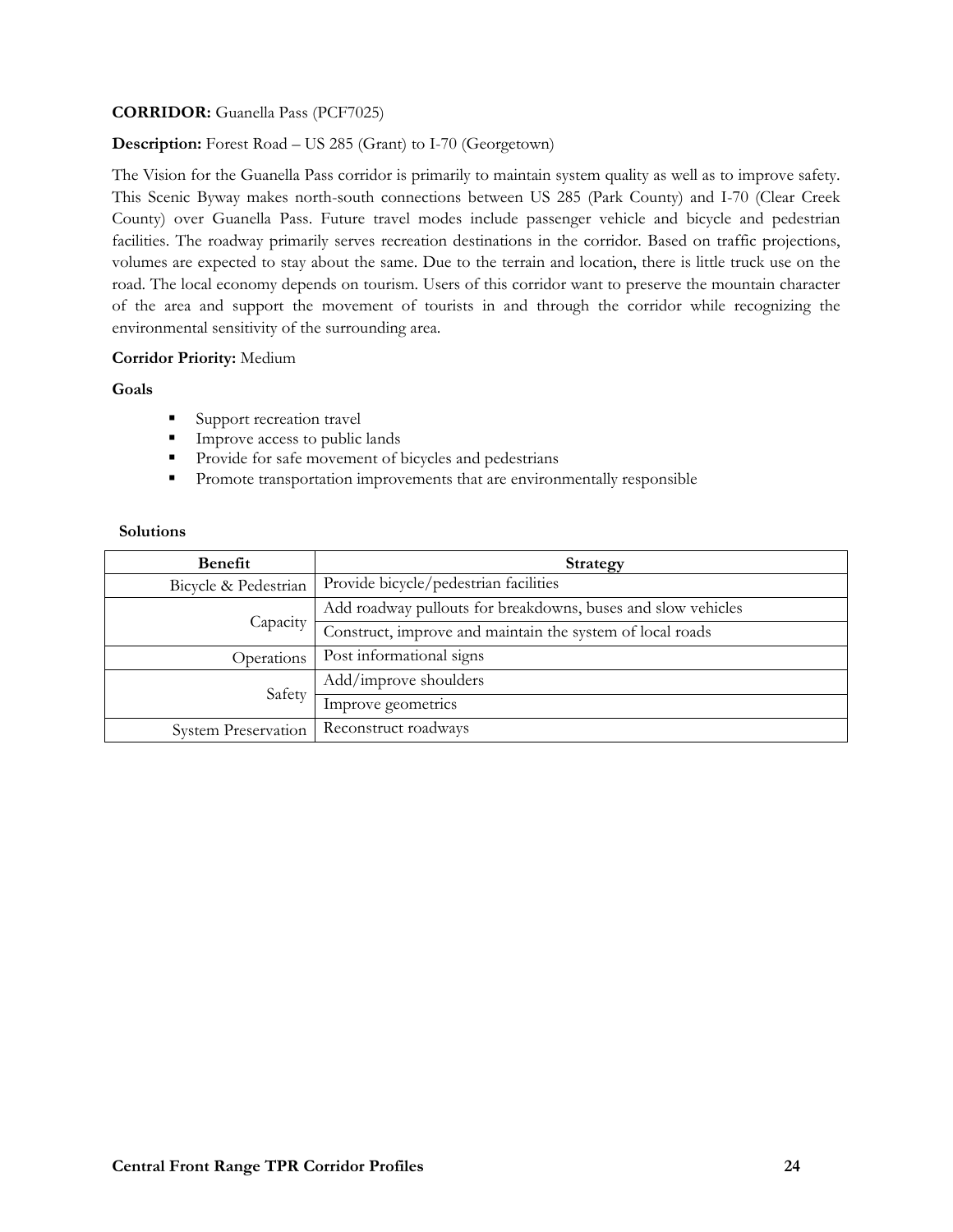# **CORRIDOR:** Oak Creek Grade (PCF7026)

# **Description:** Forest Road – Silver Cliff to Cañon City

The Vision for the Oak Creek Grade corridor is primarily to maintain system quality as well as to improve safety and to increase mobility. This corridor provides local and commuter access, making north-south connections within the Custer/Fremont County area. The primary travel mode is passenger vehicle. The roadway primarily serves towns within the corridor. Based on historic and projected population and employment levels, passenger traffic volumes are expected to increase. The communities along the corridor value system preservation and safety. They depend on tourism and agriculture for economic activity in the area. Users of this corridor want to preserve the mountain character of the area while supporting the movement of tourists and commuters.

## **Corridor Priority:** Low

## **Goals**

- **Maintain or improve pavement to optimal condition**
- Support commuter travel
- **Provide for tourist-friendly travel**
- Eliminate shoulder deficiencies
- **Promote transportation improvements that are environmentally responsible**

| Benefit                    | <b>Strategy</b>                                           |
|----------------------------|-----------------------------------------------------------|
| Bicycle & Pedestrian       | Provide bicycle/pedestrian facilities                     |
| Capacity                   | Construct, improve and maintain the system of local roads |
| Operations                 | Post informational signs                                  |
| Safety                     | Add/improve shoulders                                     |
|                            | Improve geometrics                                        |
| <b>System Preservation</b> | Add surface treatment/overlays                            |
|                            | Reconstruct roadways                                      |